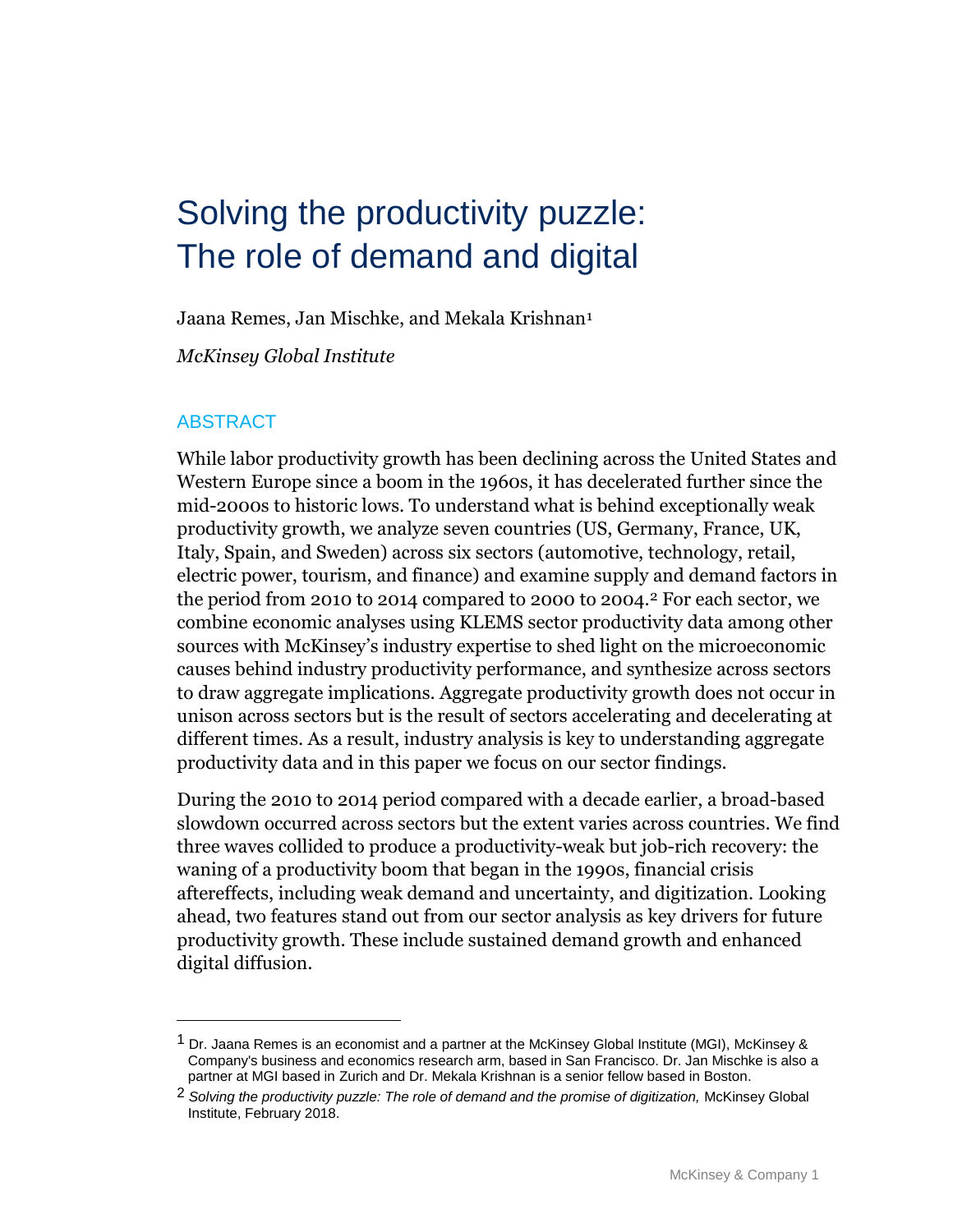### **INTRODUCTION**

 $\overline{a}$ 

Despite some improvement in productivity growth rates in the United States and Western Europe recently, they remain below historic norms with many countries in our sample seeing productivity growth of around 1 percent or less. To understand what is behind the slowdown, we examine micro patterns as the productivity performance of businesses and sectors does not slow down or speed up in unison. Rather, shifts in aggregate productivity growth are the result of individual sectors accelerating and decelerating at different times. For example, in the United States, the productivity boom of 1995 to 2000 was characterized by an exceptional combination of sectors experiencing a productivity acceleration: large-employment sectors such as retail and wholesale experienced accelerating productivity at the same time that rapid productivity growth was occurring in smaller sectors such as computer and electronic products. Together, these large and rapid growth sectors drove the productivity boom. The same trend can be found in Europe. For example, finance and insurance in Spain and the United Kingdom grew strongly, as did retail and wholesale trade in Sweden, contributing to a large share of jumping sectors in the mid-2000s. Today, the picture is very different in Europe and the United States, with exceptionally few jumping sectors, and accelerating sectors that are too small to have a major impact on aggregate productivity growth (Exhibit 1). 3

 $3$  Our findings suggest that the reason productivity growth is so hard to predict is that it is by nature "jumpy" and dependent on underlying sector dynamics and technologies. Research by others shows that past productivity performance has been a poor predictor of future performance. See Erik Brynjolfsson, Daniel Rock, and Chad Syverson, *Artificial intelligence and the modern productivity paradox: A clash of expectations and statistics*, NBER working paper number 24001, November 2017.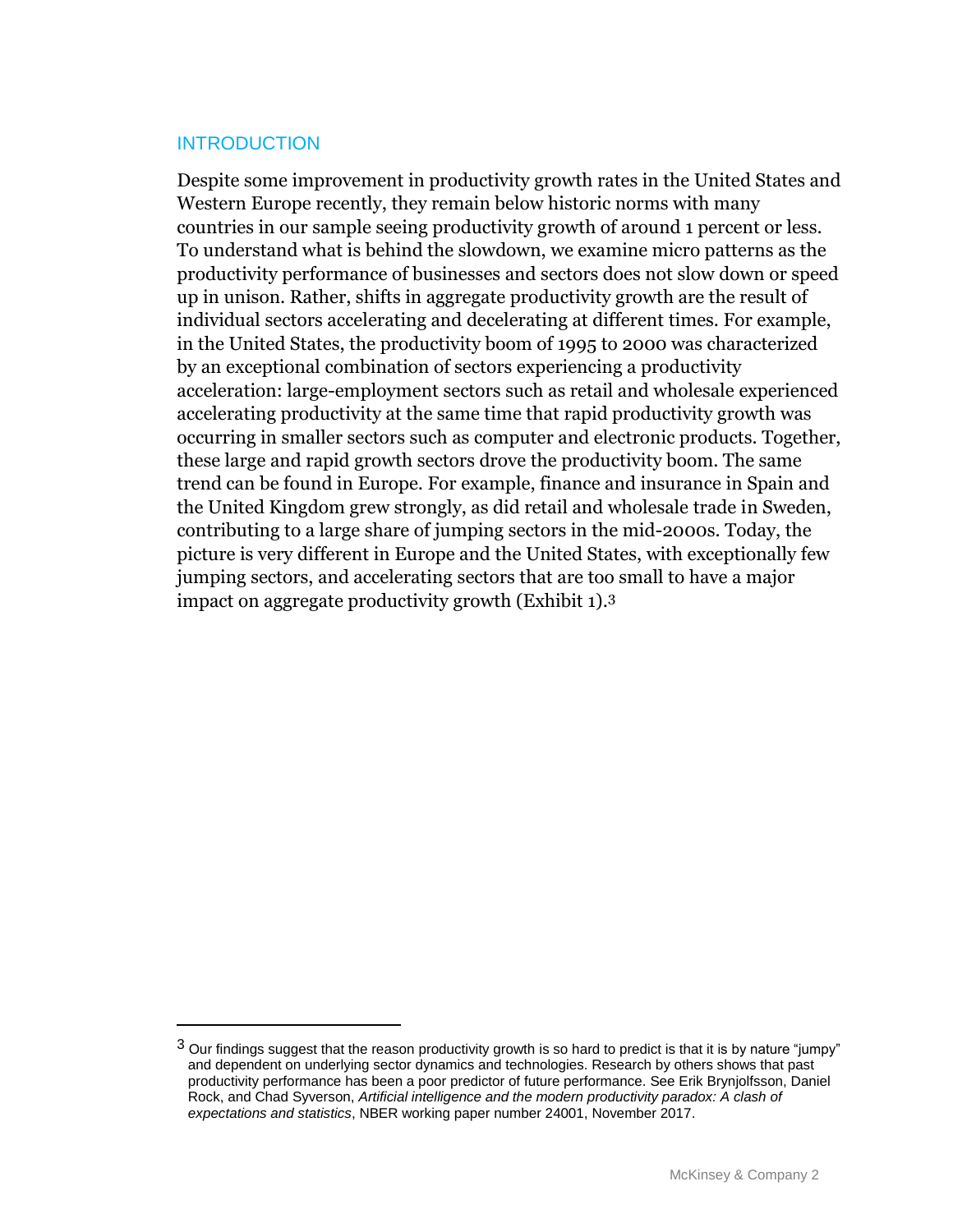#### **Exhibit 1**

#### **Shifts in aggregate productivity growth are the result of individual sectors accelerating and decelerating at different times**



 A sector is classified as "jumping" in year Y if its compound annual growth rate of productivity for years Y-3 through Y is at least 3 percentage points higher than it was for 1995–2014 as a whole.

Based on share in Year Y.

Real productivity data are missing for the chemicals and chemical products sector for Sweden in the EU KLEMS 2016 release. A Real productivity data are missing for the chemicals and chemical producto bodies. The US data are for the private business sector only; Europe data are for the total economy.

SOURCE: EU KLEMS (2016 release); BLS Multifactor Productivity database (2016 release); McKinsey Global Institute analysis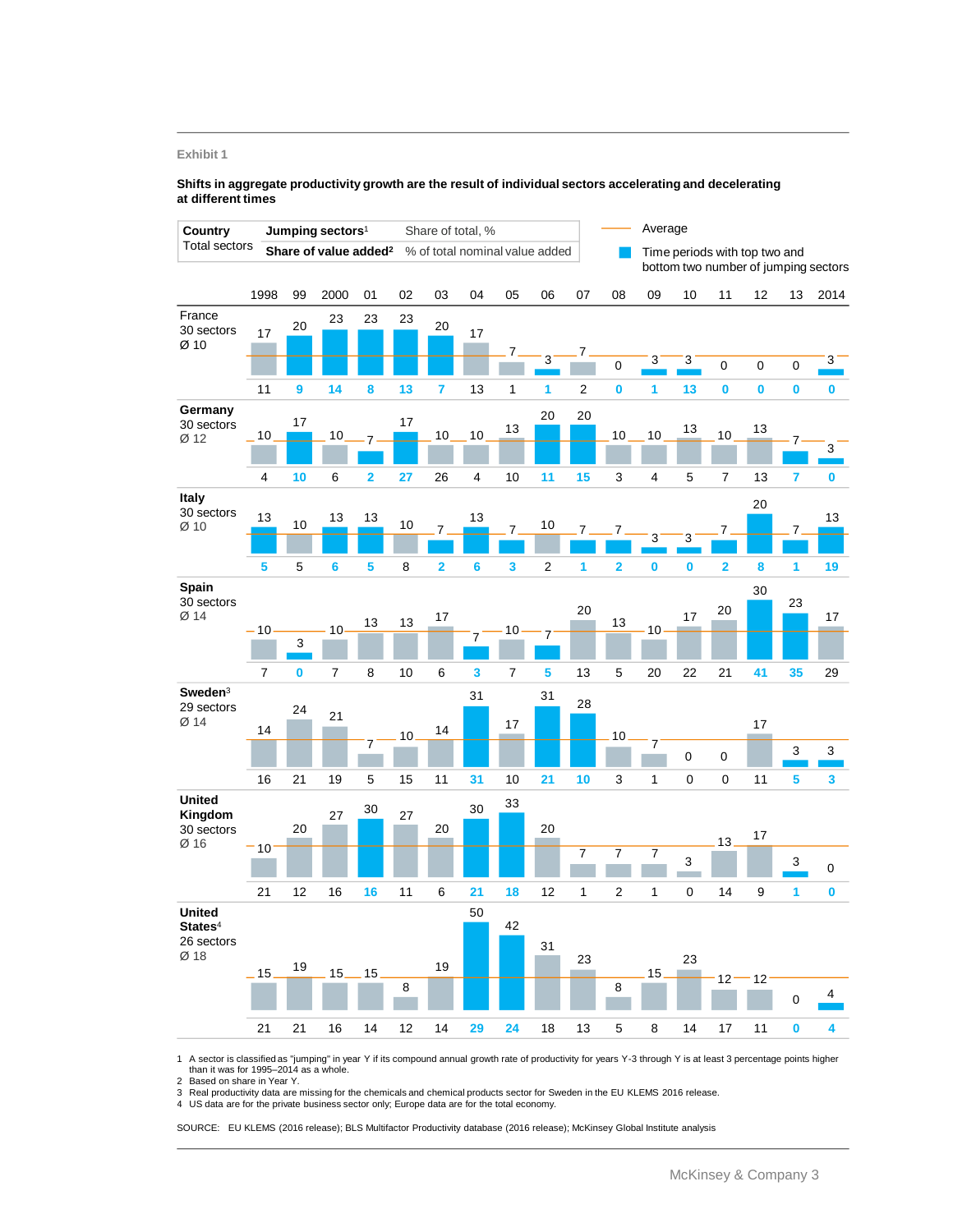We identify a broad-based productivity growth slowdown across sectors and countries with three main factors in common. The first two, the waning of a productivity boom that began in the 1990s and financial crisis aftereffects, including weak demand and uncertainty, have dragged down productivity growth by 1.9 percentage points on average across countries since the mid-2000s, from 2.4 percent to 0.5 percent. In particular, financial crisis aftereffects include weak demand, uncertainty, excess capacity, contraction and expansion of hours, and, in some sectors, a boom-bust cycle. The third, digitization, is fundamentally different from the first two because it contains the potential to reignite productivity growth but the benefits have not yet materialized at scale. This is due to adoption barriers and lag effects as well as transition costs.

### SECTOR ANALYSIS

In each sector, we analyze productivity growth since 2000, identify the factors that may fuel growth in the future, and outline the potential constraints to that growth. During the most recent productivity-growth slowdown, we find most sectors experienced weaker productivity growth, but the extent varies across countries (Exhibit 2). The tech sector, for instance, experienced the most dramatic drop across our sample, especially in Sweden and the United States, while tourism performance has differed by country, with average productivity gains remaining at a slow but steady level. For auto and finance, we find much more of a divergence in the productivity performance across countries.

Common trends emerge from our sector analysis that help to explain the recent aggregate productivity-growth slowdown: the waning of an ICT-enabled productivity boom that began in the 1990s, financial crisis aftereffects, and digitization. Retail most clearly illustrates how this perfect storm occurred across countries. In addition, the utilities sector, with a long-term trend of increasing energy efficiency that is reducing demand for electricity, provides a good case study in how demand impacts productivity. Finally, two factors stand out across our sample of sectors as critical in determining productivity growth in the future: demand and digitization.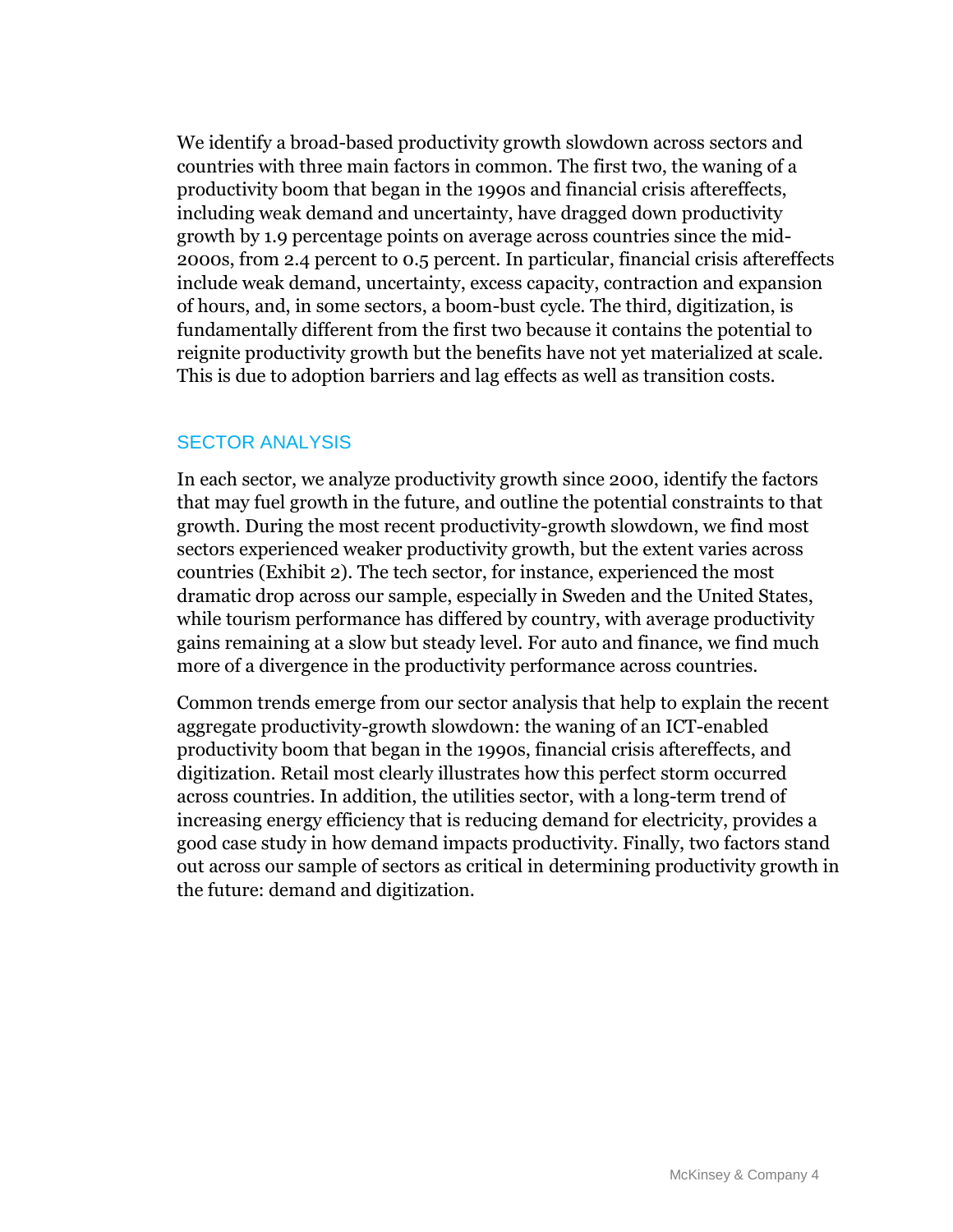#### **Exhibit 2**

#### **Most sectors and countries have seen a decline in productivity growth**



1 US data are for the private business sector only for all sectors except tourism; Europe and tourism data are for the total economy.<br>2 Automotive defined as "Transport equipment" for EU countries and "Transportation eq

3 Technology defined as "Electrical and optical equipment" and "IT and information services" for EU countries and "Computer and electronic products," "Data<br>processing, internet publishing, and other information services," internet (includes software)" for the United States.

4 Number of jobs used in lieu of hours worked due to data availability.

5 Utilities defined as "Electricity, gas, steam, and A/C supply" for EU countries and "Utilities" for the United States.

SOURCE: BLS Multifactor Productivity database (2016 release), Eurostat (June 2017 release), EU KLEMS (2016 release), WTTC; McKinsey Global Institute analysis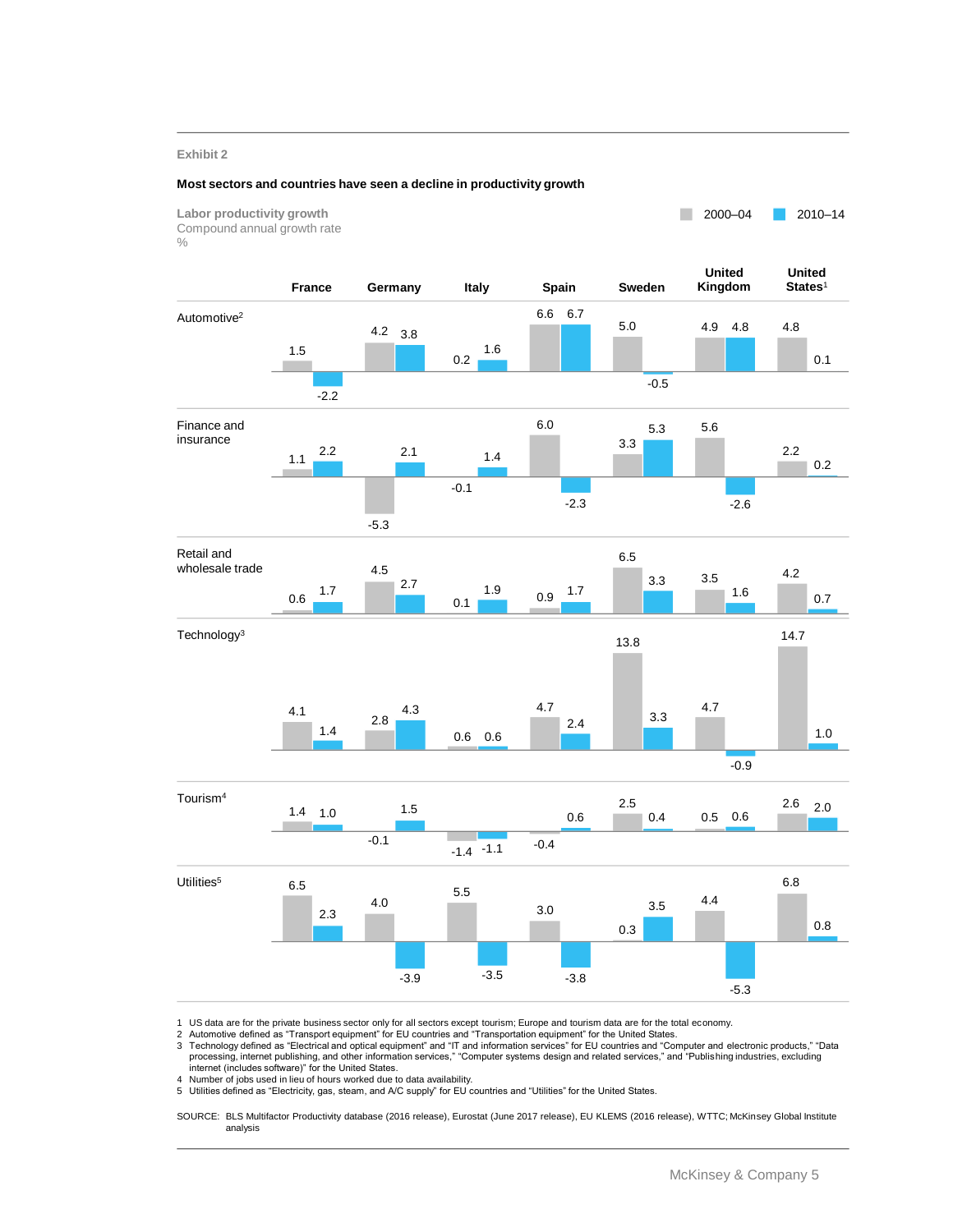### Automotive sector

In the aftermath of the crisis, the performance of automakers diverged. Germany, Spain, and the United Kingdom experienced flat or only slightly lower productivity growth compared with 2000–04, and Italy even saw an increase in productivity growth. France, Sweden, and the United States experienced a more severe slowdown. Looking more closely at two of the world's leading auto manufacturing nations, Germany and the United States, we find that the extent of the demand shock and the response to the financial crisis explain much of the variation. We also find that this sector continues to experience strong competitive intensity, with significant potential for digital disruption.

Germany and the United States both experienced stronger productivity growth in the early 2000s. This boom was due to a convergence of many factors: growth in more productive large and premium vehicles (which boosted productivity growth by about 0.5 percentage point in each country); an acceleration and expansion of vehicle content driven by regulations, safety standards, and fuel economy improvements, but also discretionary features, as OEMs sought to differentiate themselves and attract customers; and restructuring through a shifting of labor-intensive activities to low-cost locations, as well as automation and process improvements.

The rise of online vehicle comparison platforms increased the transparency of vehicle content while significant competition increased pressure on companies to add features to differentiate themselves and achieve operational productivity improvements. Emissions and safety regulation also played a role in feature enhancements. As an example, between 2000 and 2010, the market price of a Toyota Camry in the United States declined 1 percent a year while \$1,400 of content was added and fuel efficiency improved. OEMs sought to reduce their own costs and in turn put significant pressure on suppliers to achieve 3 to 4 percent cost improvements each year to deliver additional content to consumers without increasing price. In the United States, a significant increase in competition from foreign OEMs intensified pressure on domestic automakers. Foreign OEMs in the United States scaled production, and domestic OEMs saw their share of domestic vehicle production fall.

Then came the financial crisis. In Germany, the impact on production was moderate and short, while in the United States it was severe and prolonged. Partly that was because Germany had a higher share of production from premium vehicles and exports (including, specifically, the export of premium vehicles to China). These markets proved more stable, and Germany was able to sustain more production, capacity utilization, and investment than the United States. US light-vehicle production fell by 47 percent during this time, from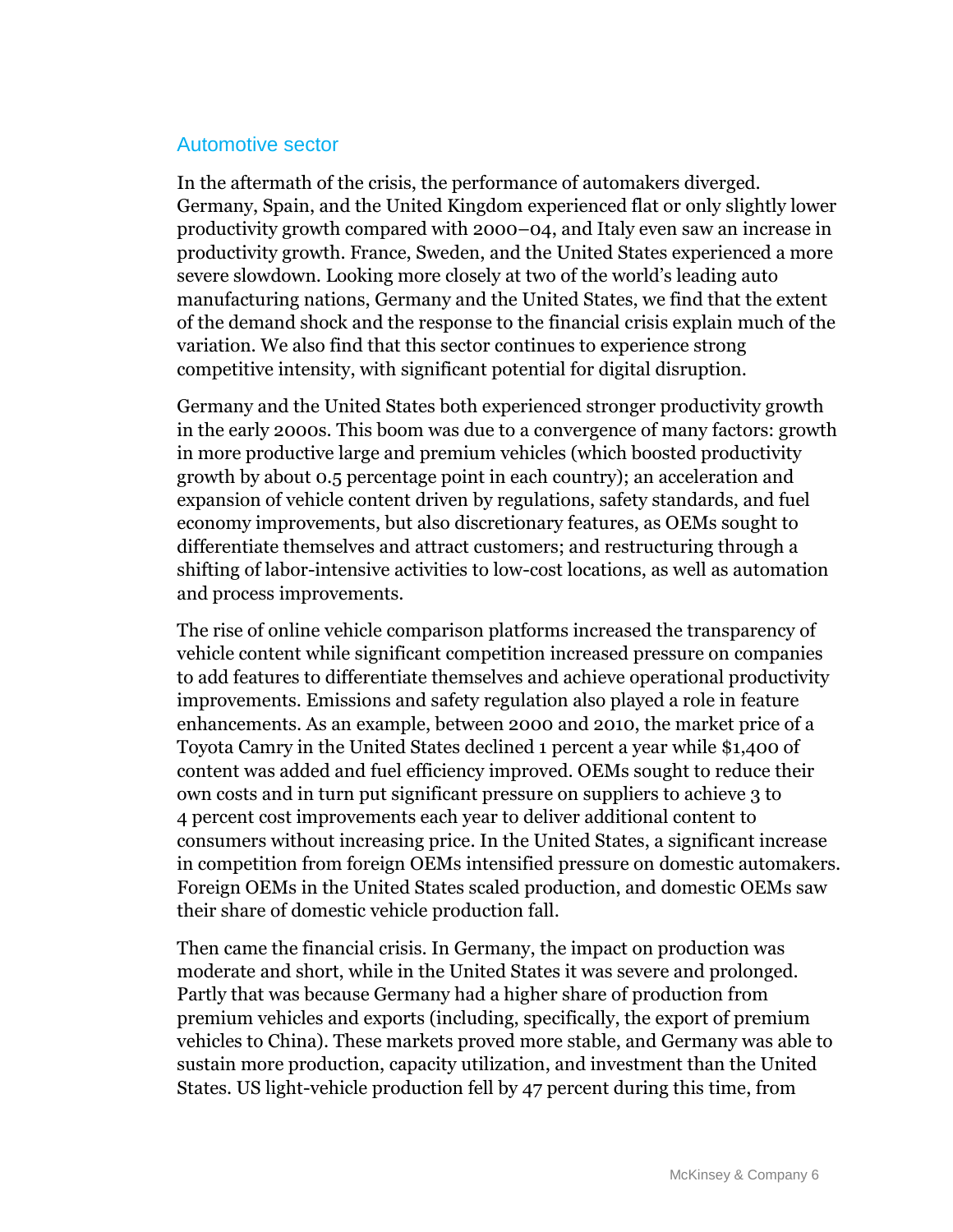10.5 million in 2007 to 5.6 million in 2009, while in Germany it fell by only 15 percent.4 In Germany, capacity utilization for light-vehicle production dropped by 11 percentage points between 2008 and 2009 but rebounded immediately in 2010, while in the United States, it began a significant drop in 2007 and fell 32 percentage points between 2007 and 2009.5 From 2009–10, US capacity utilization rates went up 20 percentage points, then 9 percentage points from 2010–11 (thus returning close to 2007 levels), and another 10 percentage points from 2011–12. Differences in excess capacity during and soon after the crisis, as well as a reduction in profits for OEMs as demand fell, meant the United States also had a much steeper decline in investment than Germany. Real investment in the United States dropped 5.4 percent per year from 2007 to 2010, while Germany maintained low but positive growth of 0.9 percent per year. R&D investment stayed relatively stronger during the crisis compared with equipment and structures.6 Finally, hours worked dropped by a third in the United States and about a tenth in Germany in the crisis years (Exhibit 3). German OEMs focused on shift reduction and enhancing the skills of employees; in contrast, there were a large number of plant closures in the United States. When production returned to more normal levels, US automakers had to hire back workers in greater numbers than their German counterparts, slowing down productivity gains as OEMs focused on meeting new demand and workers needed to be trained.

Looking ahead, we find significant potential for higher productivity growth in autos from new value added per vehicle opportunities through digitization and technology trends. Competitive intensity remains high, with new players like Tesla entering the OEM market as well as tech companies like Apple and Google, and mobility providers like Uber focused on innovations such as autonomous driving. OEMs are focused on the digitization of vehicle content, increasing connectivity and adding infotainment features, as well as the evolution toward autonomous vehicles. Yet these digital trends remain subscale. Highly or fully autonomous cars are not yet commercially available. In 2016, only about 1 percent of vehicles sold were equipped with basic partial-autonomous-driving technology. But today, 80 percent of the top ten OEMs have announced plans for highly autonomous technology to be ready by 2025.7 If technology and

<sup>4</sup> Based on data from IHS Markit, 2017, data for light-vehicle production in the United States and Germany.

<sup>5</sup> Capacity utilization based on straight-time capacity at a one-, two-, or three-shift/three-crew structure dependent on the shift structure in a plant in a given year. This is calculated without overtime. Based on data from IHS Markit, 2017, for light-vehicle production capacity.

 $6$  Long product development cycles of five to seven years from design to production mean maintaining R&D during a downturn is critical for having new models available immediately after a crisis when demand returns. Firms delayed investment in equipment, particularly for maintenance and replacement, while spend on equipment for new models and innovation was less impacted.

<sup>7</sup> *The automotive revolution is speeding up*, McKinsey & Company, September 2017.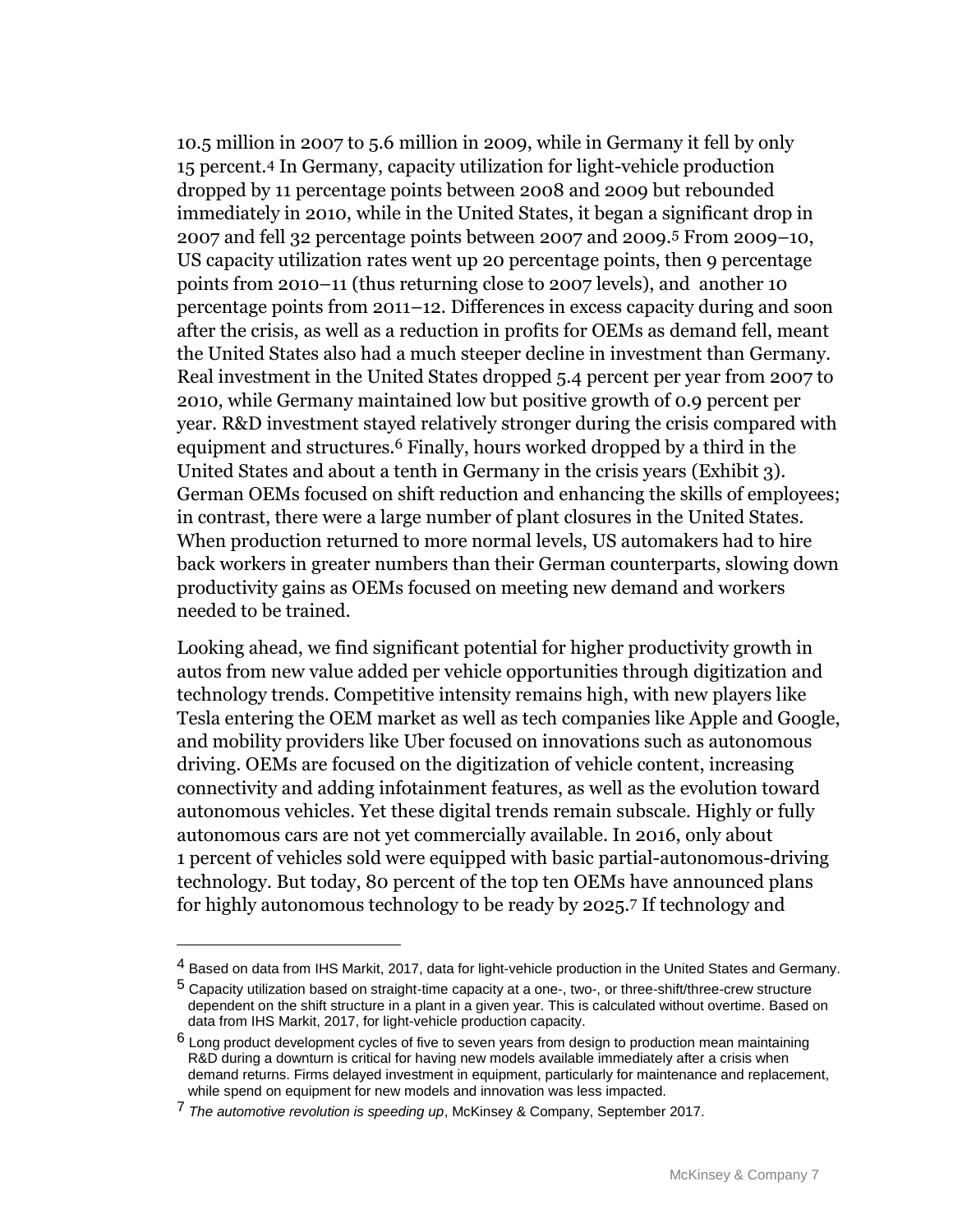regulatory hurdles are overcome, McKinsey estimates that up to 15 percent of new cars sold in 2030 could be highly autonomous.8 Software content rose from 7 percent of total vehicle content in 2010 to 10 percent in 2016 and could reach 30 percent by 2030.9 Vehicle electrification could simplify production and reduce hours worked per vehicle, because electric vehicles have fewer components than those based on internal combustion engines. Automation, with tools such as collaborative robots, and Industry 4.0, which focuses on the use of data, analytics, and connectivity, should also help. However, OEMs are still learning how to make the most of new technologies. In a recent survey of manufacturers, only 16 percent said they had an overall Industry 4.0 strategy in place.10 Finally, manufacturers are often as focused on agility as on efficiency: with significant uncertainty, the ability to scale production up and down as well as switch between models and locations becomes critical.

Yet uncertainties exist that may hold back the productivity-growth potential of the sector. The rise of protectionism threatens to reverse the globalization benefits of efficient supply chains, consumer adoption and government regulation of autonomous software could be slow, and some degree of value added could be transferred from the auto sector to other sectors, notably in terms of software for autonomous driving and batteries.11 Overall demand for vehicles could peak and then decline in the United States and Europe as household formation rates drop, population growth slows, and demand for shared mobility increases.

<sup>8</sup> *Automotive revolution—perspective towards 2030*, McKinsey & Company Advanced Industries Practice, January 2016. For a review of autonomous technology and the innovations needed, also see *Self-driving car technology: When will the robots hit the road?* McKinsey & Company, May 2017.

<sup>9</sup> Facing digital disruption in mobility as a traditional auto player, McKinsey & Company, December 2017.

<sup>10</sup> *Industry 4.0 after the initial hype. Where manufacturers are finding value and how they can best capture it*, McKinsey & Company, McKinsey Digital, 2016.

<sup>&</sup>lt;sup>11</sup> Electrification of the power train could result in a simpler power train with fewer components, which could drive down hours worked in assembly. However, the broader impact on the sector when accounting for internal combustion engine production is less clear for two reasons. First, most OEMs source batteries from battery-specific suppliers, such as Panasonic, which are not "measured" as part of the automotive industry; whether this will have a larger impact on value added or hours worked and therefore productivity is unclear. Second, a reduction in emissions via vehicle electrification could increase value added, provided the benefits from reduced emissions are factored into quality adjustments for price deflators to convert nominal to real value added.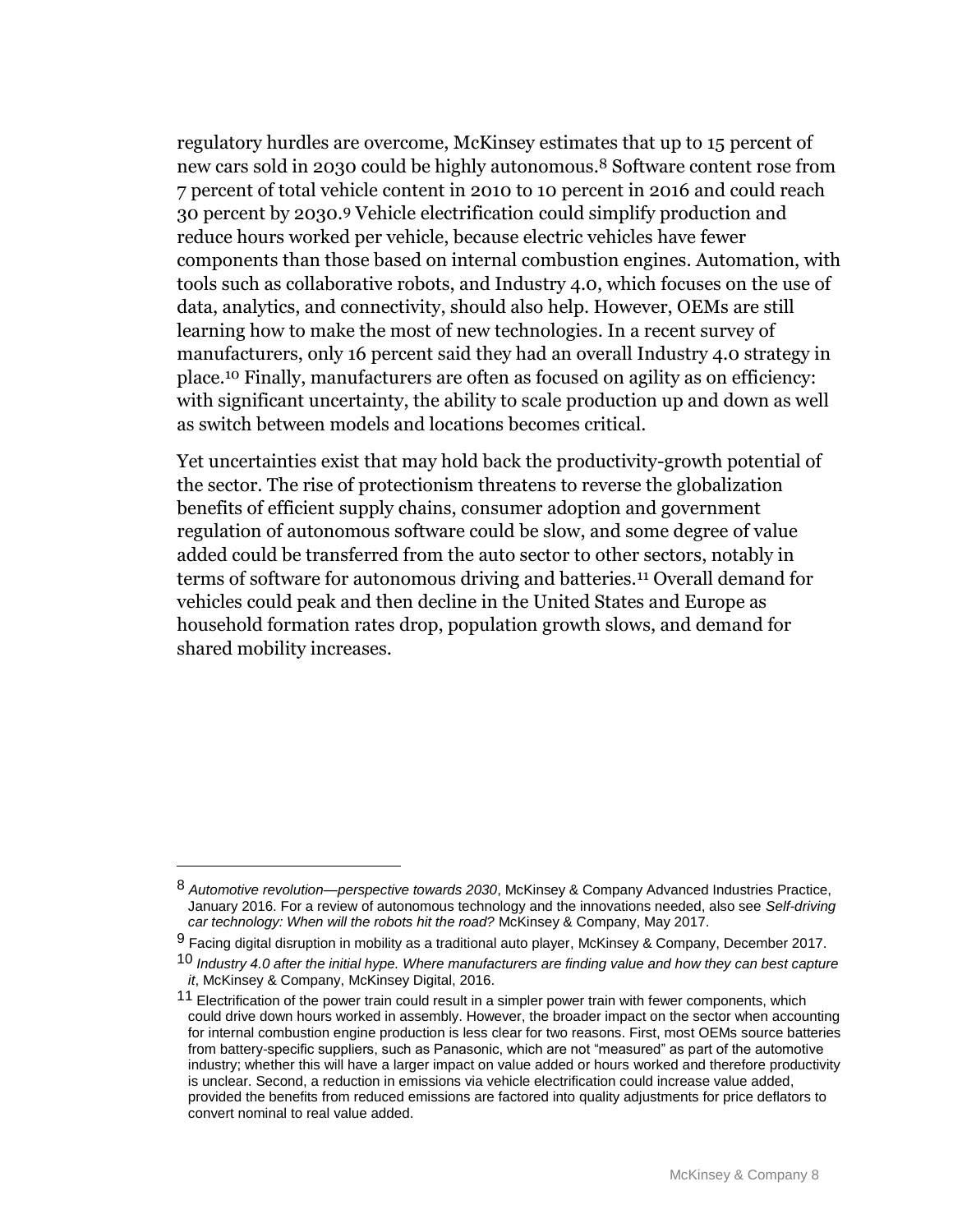#### **Exhibit 3**

#### **Automotive sector**



### Finance sector

 $\overline{a}$ 

A striking feature of the aftermath of the financial crisis is the diverging productivity performance of the finance sector itself.12 Some countries, such as France, Germany, Italy, and Sweden, increased productivity growth, while Spain, the United Kingdom, and the United States experienced a sharp deterioration. The extent of the financial boom and the bust that followed explains much of this divergence.

The financial boom ahead of the crisis was more extreme in Spain, the United Kingdom, and the United States. High economic growth boosted demand for credit from 1995 to 2005 across countries, except for some specific years and countries (for example, Germany during a downturn in the early 2000s).

<sup>&</sup>lt;sup>12</sup> The measurement of productivity in finance is heavily debated. For example, the Bank of England found: "The period just before the financial crisis was characterized by growth in money and credit in excess of final output price inflation. There is, therefore, a risk that some of the growth in balance sheets was reflected in higher estimates of real service provision (on both lending and deposits), when it might have been better treated as an increase in prices. For example, the number of mortgage approvals made might be one alternative (quantity) measure of some of the services provided to borrowers by banks. The total number of approvals was relatively stable between 2002 and 2007, suggesting little change in output, but the stock of mortgage lending deflated by the GDP deflator rose by almost 60 percent." For further details, see Stephen Burgess, "Measuring financial sector output and its contribution to UK GDP," *Bank of England Quarterly Bulletin*, Bank of England, volume 51, number 3, 2011.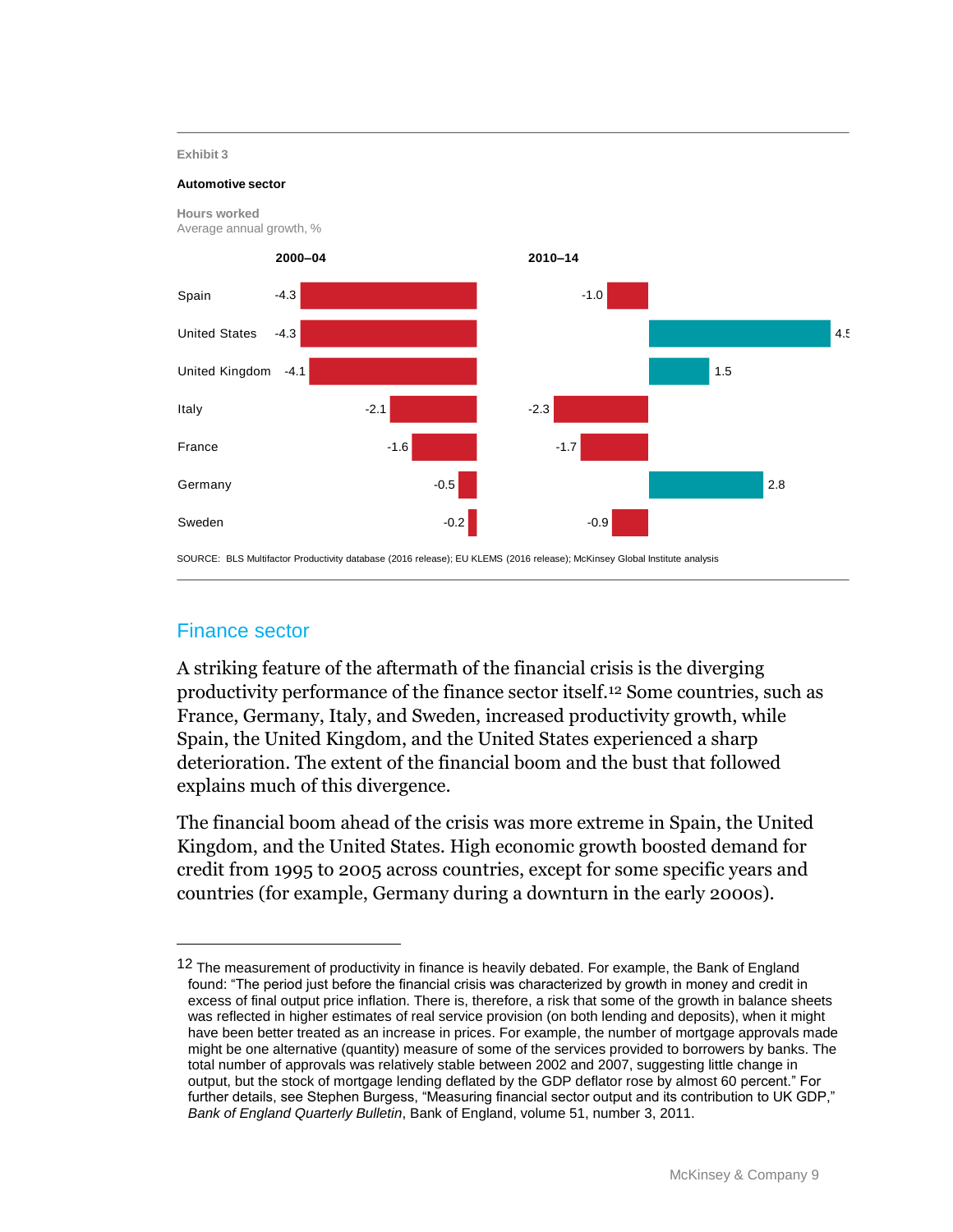Loosening regulation encouraged large increases in leverage ratios, and relatively low interest rates drove high growth in lending (Exhibit 4). At the same time, the ICT revolution improved ease of access to financial services as well as process efficiency, increasing gross output and reducing costs.

The impact of the crisis on financial services firms in Spain, the United Kingdom, and the United States was significant. Many were threatened with insolvency due to a significant increase in defaults on loans and a stock market crash. In Spain, the United Kingdom, and the United States, profits dropped across the three countries in total by 90 percent between 2007 and 2010.13 In the aftermath of the crisis, these countries experienced the sharpest productivity-growth decline, associated with a decline in value-added growth. Across all three countries, growth in the volume of loans and deposits has been slower or even negative during a post crisis period of deleveraging as banks sought to restore balance sheet health. Slower macroeconomic growth and demand for debt, stricter regulation, and more cautious lending practices put pressure on deposits and lending volumes.14 Regulatory changes and settlements further dampened value-added growth and occupied management attention. Banks cut businesses such as proprietary trading and shouldered more than \$165 billion in fines and settlements from 2010 to 2014.15 In this environment, the sector also saw a decline in investment in structures and equipment as a share of GDP, though investment in intellectual property products (software and R&D) remained relatively robust across countries. At the same time, banks could not readily cut staff in line with the much deeper decline in value added and credit because of large IT infrastructure and fixed costs.16

In contrast, Sweden maintained high productivity growth from 2010 to 2014 due to much stronger demand thanks to a smaller shock from the crisis and a high

<sup>13</sup> Based on weighted average of data on profits after taxes in USD from McKinsey Panorama.

<sup>14</sup> Interestingly, the United States has seen a recovery and strong growth in profits and nominal value added during this period. This is likely due to a large reduction in risk costs (from bad loans) between 2010 and 2014 of 27 percent per annum, with risk costs currently slightly below pre-crisis levels at 9 percent of revenue. By contrast, the United Kingdom and Spain still faced large risk costs in 2014 at 20 percent and 40 percent of revenues respectively, compared to 10 percent and 16 percent respectively in 2004 (based on data from McKinsey Panorama). However, these improvements in the United States did not translate into real value-added growth given real measures of output are driven to a large extent by the volume of activity, e.g. the number of loans, rather than their quality. A declining number of bad loans could then increase profitability and nominal value added but dampen real value-added growth to some extent.

<sup>15</sup> *The road back: McKinsey global banking annual review 2014*, McKinsey & Company, December 2014.

<sup>&</sup>lt;sup>16</sup> However, there was some contraction of the jobs in the industry. Based on data from the BLS, the finance and insurance sector contracted by 8 percent between 2007 and 2010. By 2014, some jobs had been added back, but the sector was still 6 percent below the 2007 level. Office and administrative support occupations' share of the finance and insurance sector's employment has consistently decreased over the last decade and a half, while the share of business and financial occupations, as well as sales occupations, has been increasing.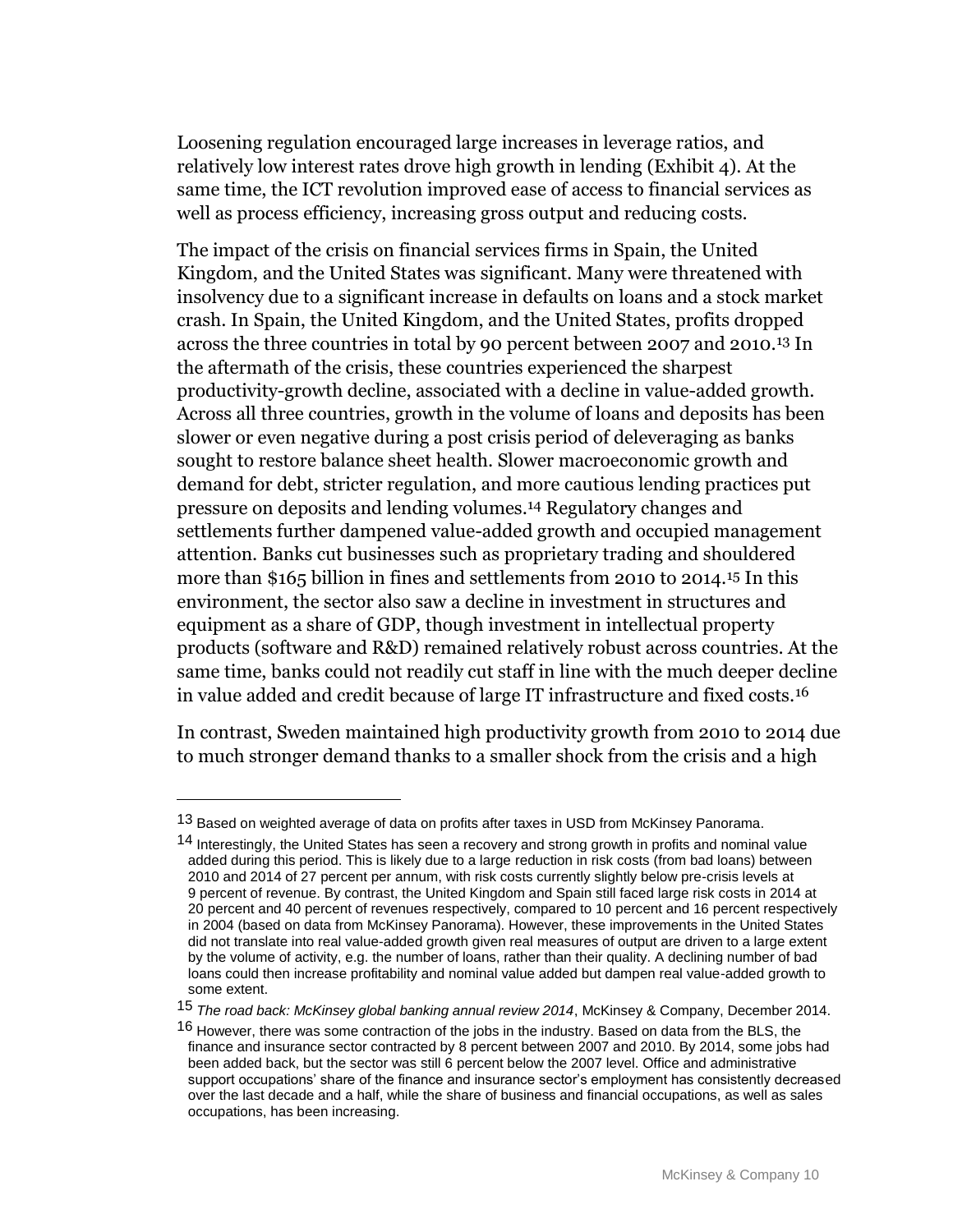and sustained pace of digital transformation. Sweden also went through significant restructuring and regulation setting following an earlier financial crisis, and its banking system was more resilient to external shocks. Sweden is at the forefront of some digital trends in this sector; for example, only about 30 percent of cash deposits and withdrawals in the country are teller-based, compared with up to 85 percent of deposits and 75 percent of withdrawals in Spain. France, Germany, Italy, and Sweden experienced less of a financial-sector boom-bust and leveraging-deleveraging cycle.

Looking ahead, we find two main factors that will drive productivity growth in the future: a renewed focus on growth as demand for financial products returns, and digital transformation. We expect higher growth in demand for both loans and deposits in the next ten or so years compared with 2010–14.17 Current forecasts call for on average of 3 percent growth in deposits between 2014 and 2020, and 1.9 percent growth in loan volumes in that same period. This is mainly due to improvements in the macroeconomic environment, with confidence and demand for loans returning.

Digitization, advanced analytics, and automation can continue to raise value added and reduce labor costs along four fronts: digital customer interaction, IT modernization and process automation, and AI and big data. First, opportunities to digitize customer interaction are significant: branch networks, call centers, and monthly paper statements typically represent between 40 and 60 percent of total costs in retail and commercial banking.18 Banks' current digital offerings lag significantly behind demand; only 13 percent of North American customers currently obtain an account online but 56 percent are willing to do so.19 Second, banks can modernize IT through better data management and analytics to allow for a single view of the customer and adopt cloud infrastructure to drive down costs through automation and superior asset utilization. Other examples of opportunities include: robotic process automation that reduces resources needed for trading-risk calculation by 95 percent; a new algorithm for creditcard fraud detection that improves predictability by 80 percent, in 50 percent

<sup>&</sup>lt;sup>17</sup> Based on a simple average of growth in local currency units for France, Germany, Spain, Sweden, United Kingdom, and United States from McKinsey Panorama. There are some exceptions to this, for example, for deposits in the United States, where the 2010–14 period was one of unusual growth in deposits because demand was much less affected due to the rapid deleveraging and bailouts that occurred immediately after the crisis. However, looking forward in the United States, with the announcement of the end of quantitative easing and strong stock market returns, deposits post-2014 are beginning to shift back into investment.

<sup>18</sup> *A brave new world for global banking: McKinsey global banking annual review 2016*, McKinsey & Company, January 2017.

<sup>19</sup> McKinsey Retail Banking Consumer Survey 2016.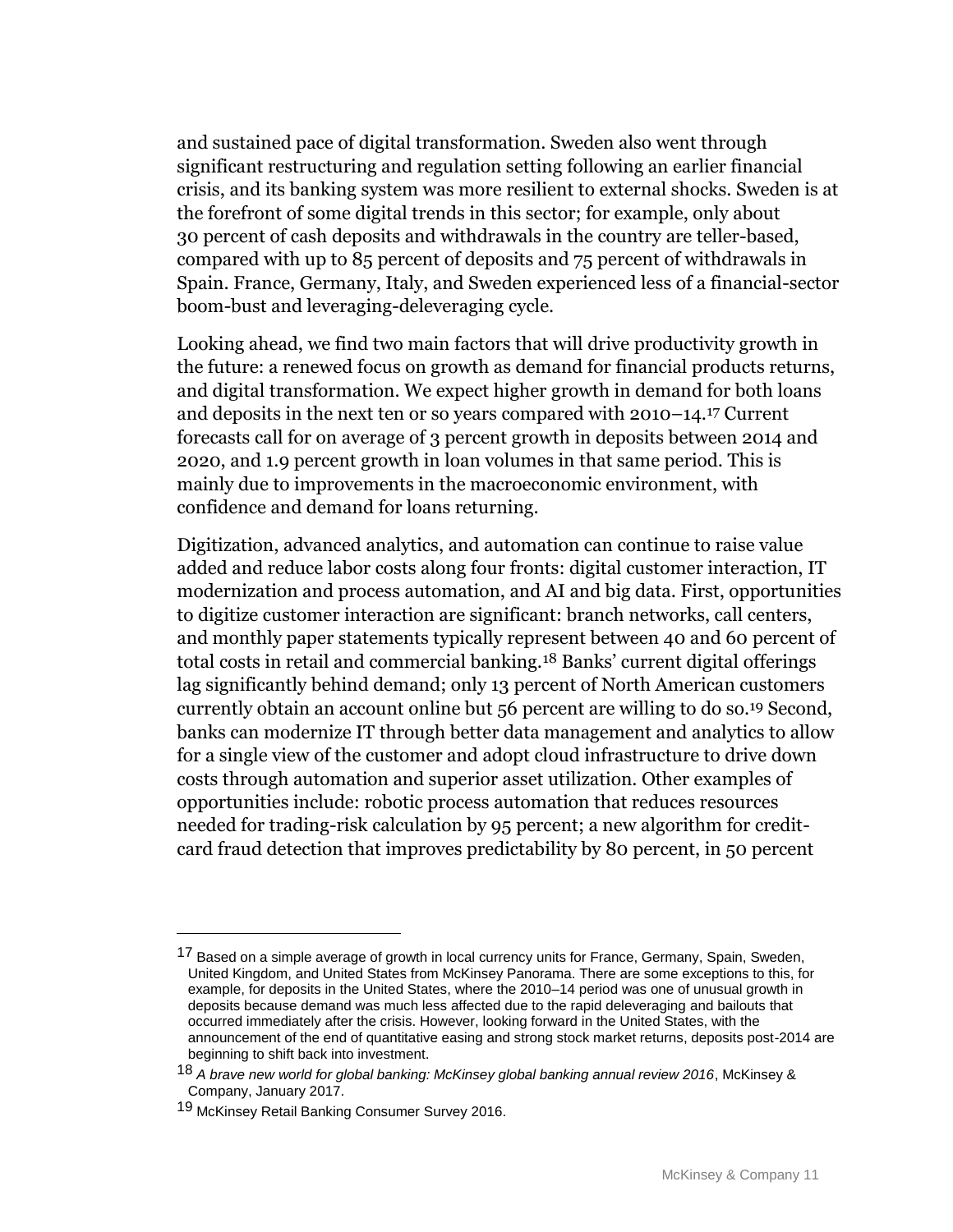less time; and digitizing mortgage underwriting.20 Third, security and authentication is a major trend, and blockchain is emerging as a technology that may significantly reshape efficiency. Finally, banks are finding new ways to use big data and machine learning to acquire new customers, cross-sell, and prevent fraud. For example, machine learning allows loan portfolio monitoring through early warning systems based on transactional data.

Most major banks have embarked on transformational agendas but have not yet reaped the full benefits. Factors influencing the pace of digital adoption and transformation include consumer preferences, the level of competition from new digital entrants, and internal barriers like the pace of retraining and redeploying staff or acquiring external talent. Continued digital transformation will help reduce costs, but in the interim it may put price pressure on incumbents as they restructure and industry revenues stumble via cannibalization and competition from new digital attackers. Estimates suggest that price pressure, and an environment of low interest rates and slow growth, could dampen total bank income, particularly in the Eurozone, by as much as 13 percent by 2020, 11 percent in the United Kingdom, and 9 percent in the United States.21

<sup>20</sup> *The phoenix rises: Remaking the bank for an ecosystem world: McKinsey global banking annual review 2017*, McKinsey & Company, October 2017.

<sup>21</sup> *A brave new world for global banking: McKinsey global banking annual review 2016*, McKinsey & Company, January 2017.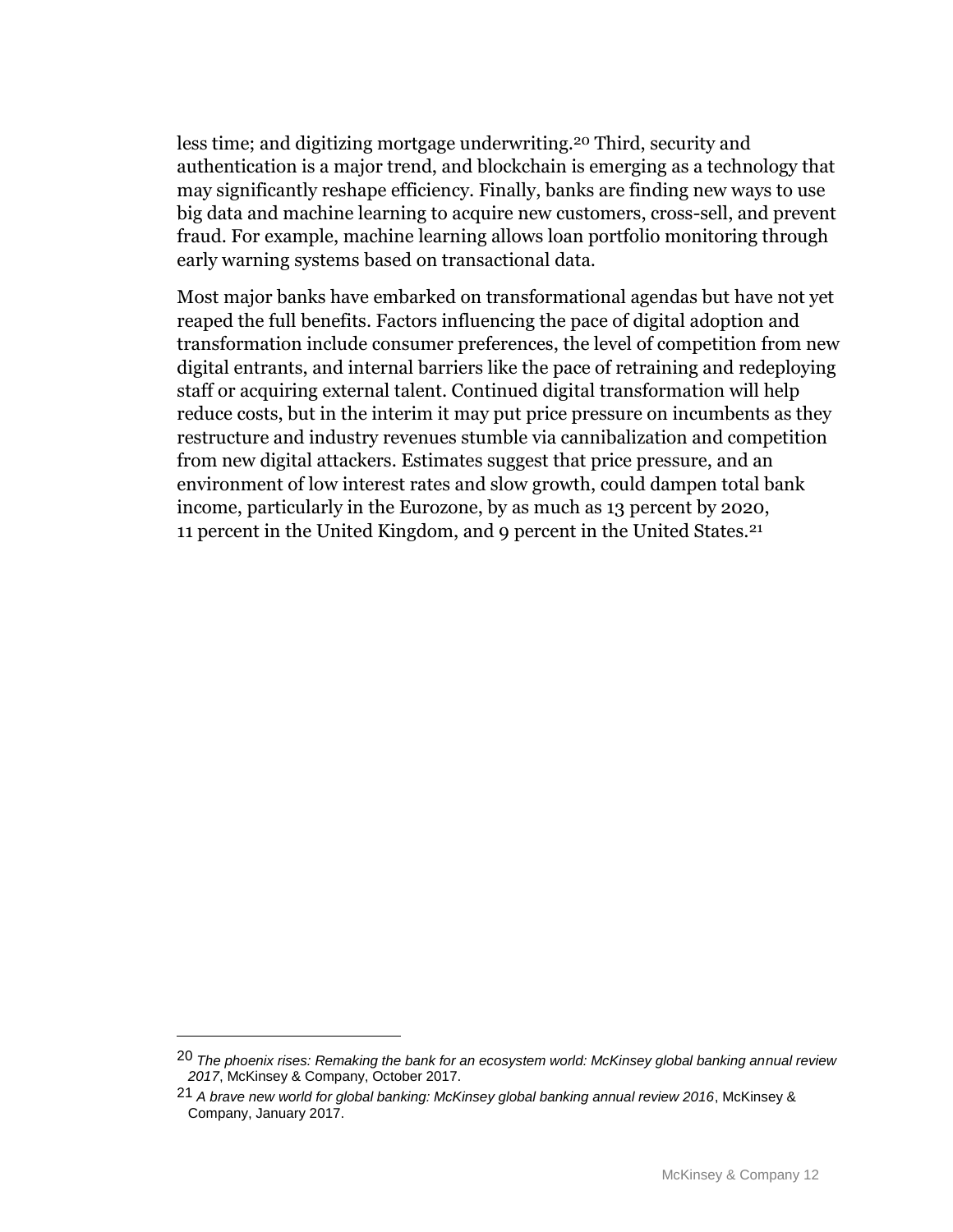

# Retail sector

 $\overline{a}$ 

Few industries capture all three waves that have driven productivity growth since the early 2000s as well as the retail sector: a waning productivity boom that began in the mid-1990s, financial crisis aftereffects, and digitization.

By the time the crisis hit in 2007, the retail sector was at the tail end of a productivity boom that began around 1995. This boom occurred as companies learned to use technology to transform supply chains and improve managerial and operational processes that enabled them to deliver the right products to the right stores more efficiently and accurately.22 Large-format retailers such as Walmart, Tesco, and Carrefour were at the forefront of this supply-chain transformation, which led to changes in their wholesale and supplier networks, too. Vendor coordination systems, warehouse management systems, and new forecasting tools to align staffing with demand were just some of the IT solutions retailers employed. Much of this boom resulted from the diffusion of best practices from leading companies to other retailers, enabled by a strongly competitive environment and robust consumer spending in the late 1990s,

<sup>22</sup> For more details on the boom in retail productivity growth in the US, see *US productivity growth, 1995– 2000*, McKinsey Global Institute, October 2001, and *How IT enables productivity growth: The US experience across three sectors in the 1990s*, McKinsey Global Institute, November 2002.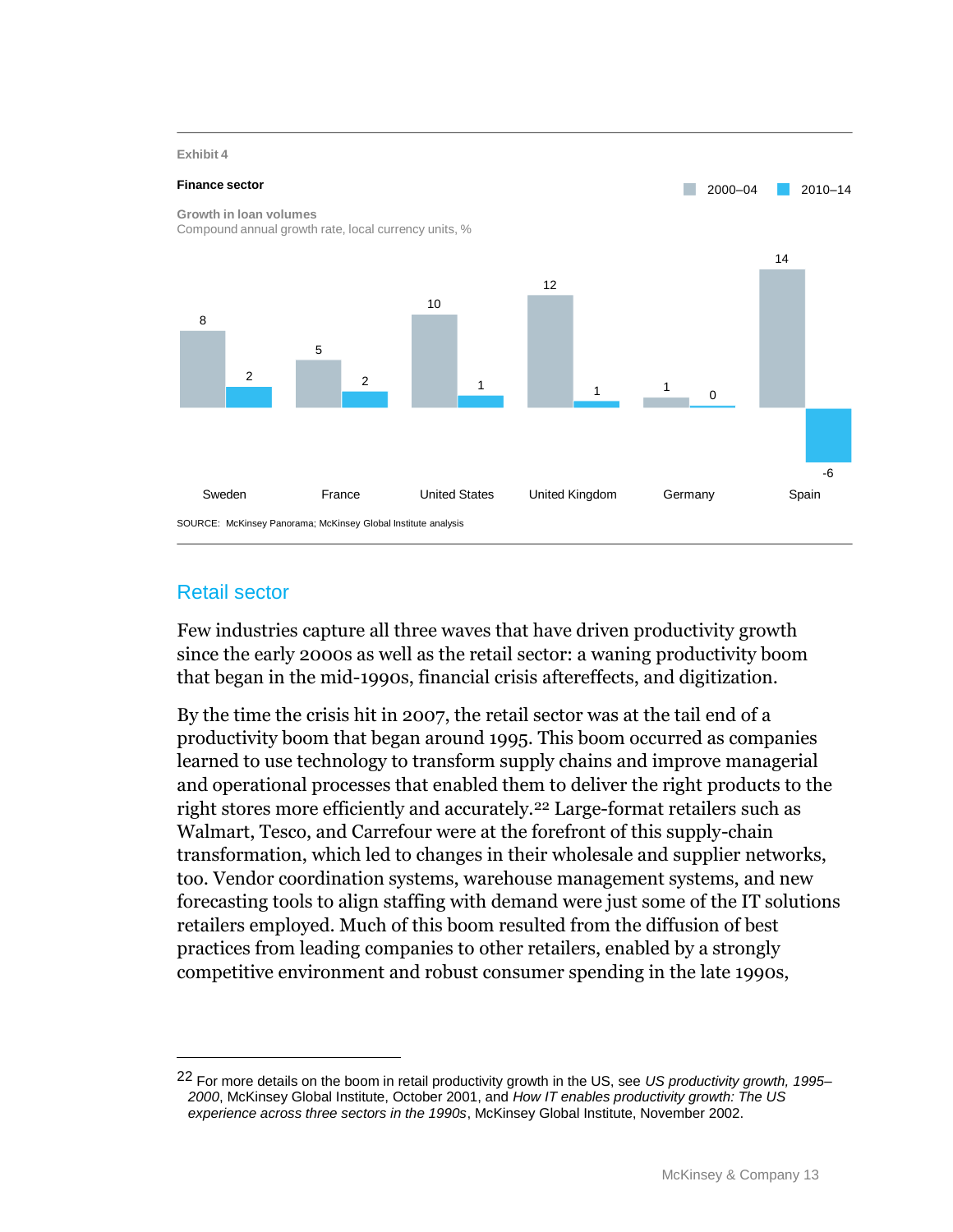particularly in high-value goods. By the mid-2000s, many benefits had been captured.

After 2010, weak demand in the recovery from the financial crisis made matters worse. The demand momentum shifted as sales growth dropped and many consumers switched to lower-value products. Overall sales growth slowed down dramatically. In 2010–14 compared with 2000–04, retail sales growth fell by three percentage points on average across countries in our sample.23 Some portion of store labor is fixed; therefore declining sales growth impacts productivity as labor cannot correspondingly be reduced. Similarly, in retail, we estimate that consumers shifting to higher-value goods, for example highervalue wines or premium yogurts, contributed 45 percent to the 1995–2000 retail productivity growth increase in the United States.24 This subsequently waned, and even reversed during the recession, dragging down productivity growth.

As demand began to slowly recover, retailers hired workers, which impacted the pace of productivity improvements. In the United States, hiring was helped by low retail wage growth.25 For example, annual retail wages per full-time equivalent employee in the United States grew by 6 percent per year between 2000 and 2004, a time when retail productivity growth was also booming. In such boom times, even low wage sectors like retail saw healthy wage growth, supporting demand in the economy more broadly, as well as capital deepening in the retail sector. That faded in the mid-2000s, and has remained low since then. Between 2010 and 2015, wage growth was much slower, at 2 percent per year. Had wages in retail grown since 2010 as they did between 2000–04, they would be \$7,500 p.a. higher today. Assuming that retail wages in the United States had kept pace with total economy wage growth since 1948, the average retail full-time equivalent employee would be making \$18,000 more per year, or about 50 percent more than they make today.26 Interestingly, while many of the new jobs added back have been in sales occupations (which also saw the largest job losses in the crisis years), others have been in occupations like food preparation and serving, and health care, indicating that retailers are looking to expand the breadth of customer experiences. Real investment in equipment and structures fell in many countries during the crisis, and recovered slowly.

A final factor at play today in the retail sector is the ongoing digital disruption from e-commerce, the potential for continued automation (for example new

<sup>23</sup> Based on data of real gross output.

<sup>24</sup> *US productivity growth, 1995–2000*, McKinsey Global Institute, October 2001.

<sup>&</sup>lt;sup>25</sup> Furthermore, some US retailers came out of the boom with higher store density and longer-term contracts than was optimal in the postrecession environment and still had overcapacity.

<sup>&</sup>lt;sup>26</sup> Calculated based on wage data from the Bureau of Economic Analysis.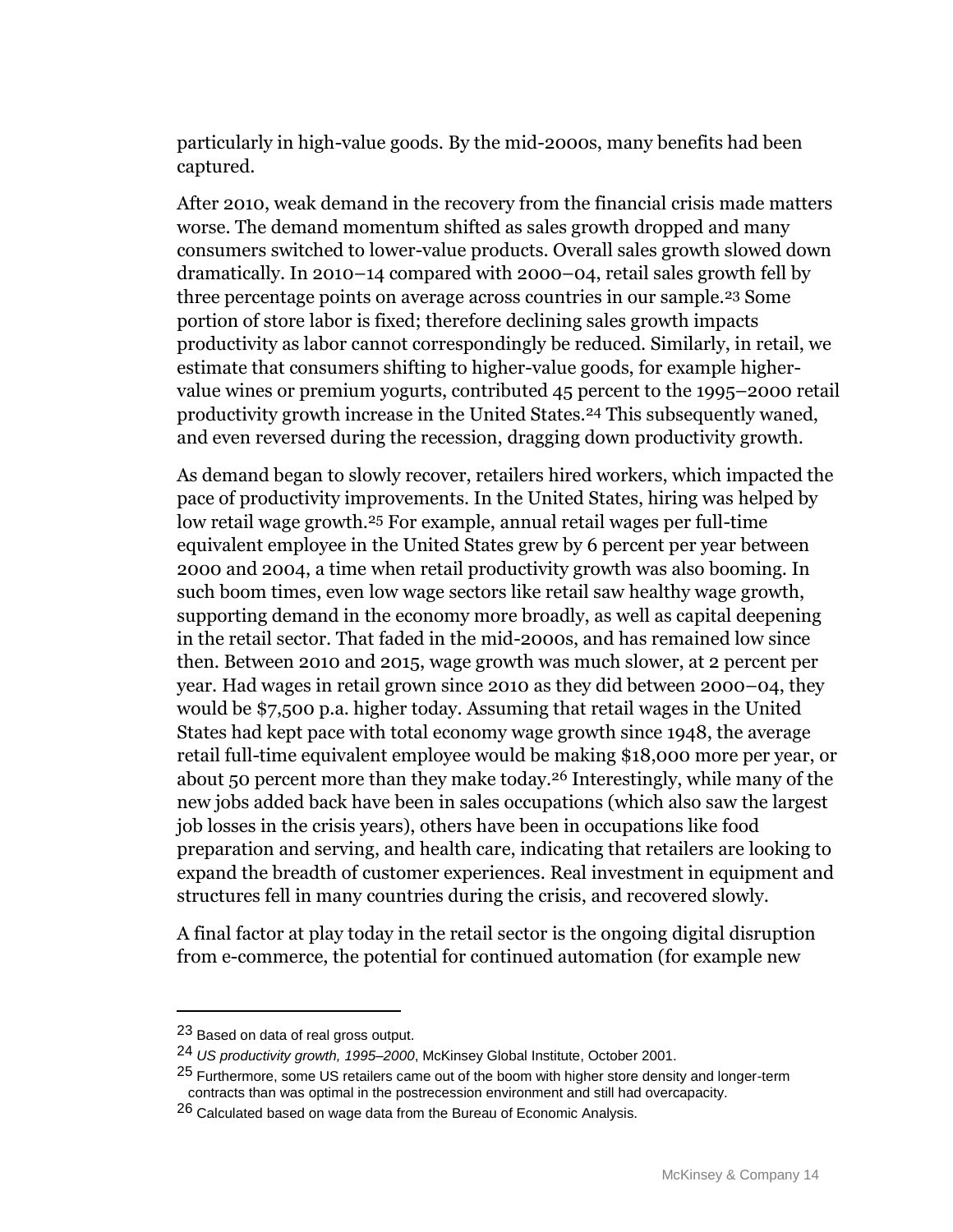forms of self-checkout), and the use of customer data and analytics, for example, to target sales or for automated ordering. In the middle of this slow recovery and challenging demand environment, the rise of Amazon and other online retailers and the wave of digital disruption hitting the retail industry created urgency for traditional retailers to build an online presence, resulting in transition costs and duplicative capacity.

While e-commerce has reached about 10 percent share of sales across countries, up from 2 percent in 2005, and growing rapidly, it remains a small share of total retail (Exhibit 5). 27 Pure play e-commerce can be as much as two times more productive than store-based retail as fulfillment centers allow for high employee utilization and efficient stocking and picking compared with traditional retail formats. Productivity could increase with the rising share of more productive ecommerce retailers as well as the competitive pressure they put on store-based retailers. Over the next ten years, we calculate that the growth of e-commerce could represent a one percentage point per year productivity boost in the United States as it continues to grow and companies find the right balance between online and in-store operations, something both incumbents and online retailers are still trying to figure out.28

Automation offers another productivity opportunity. The price advantage of ecommerce is putting pressure on retail margins, which is leading retailers to look more aggressively at improving operational efficiency. This could result in the adoption of automated technologies to streamline costs. Checkout and stocking are some areas where automation could have a positive impact on labor productivity growth. Checkout consists of over 10 percent of time in retail. Selfcheckouts are already prominent in convenience channels, but new selfcheckout solutions—for example, the Panasonic automated checkout and Amazon Go—require less assistance and increase checkout speed. For stocking, Tally, a stock-taking robot, can identify products to set stocking needs, while Swisslog has developed guided vehicles for material transport to help in physical stocking (with employees doing the final stocking). Similarly, in inventory stock taking, Zara has begun using RFID chips to eliminate stock taking and lost products. The speed of adoption is likely to be faster in regions with higher retail wages, and we have already seen more investment in self-checkout in Europe than in the United States.

<sup>27</sup> Based on data across France, Germany, Italy, Spain, Sweden, United Kingdom, and United States from Euromonitor International, Retailing data (2018 edition).

<sup>28</sup> Impact on retail productivity growth calculated based on the expected mix shift between online and offline retail, assuming today's level of relative productivity between the two segments. Based on data from Euromonitor International, Retailing data (2018 edition) and S&P Capital IQ.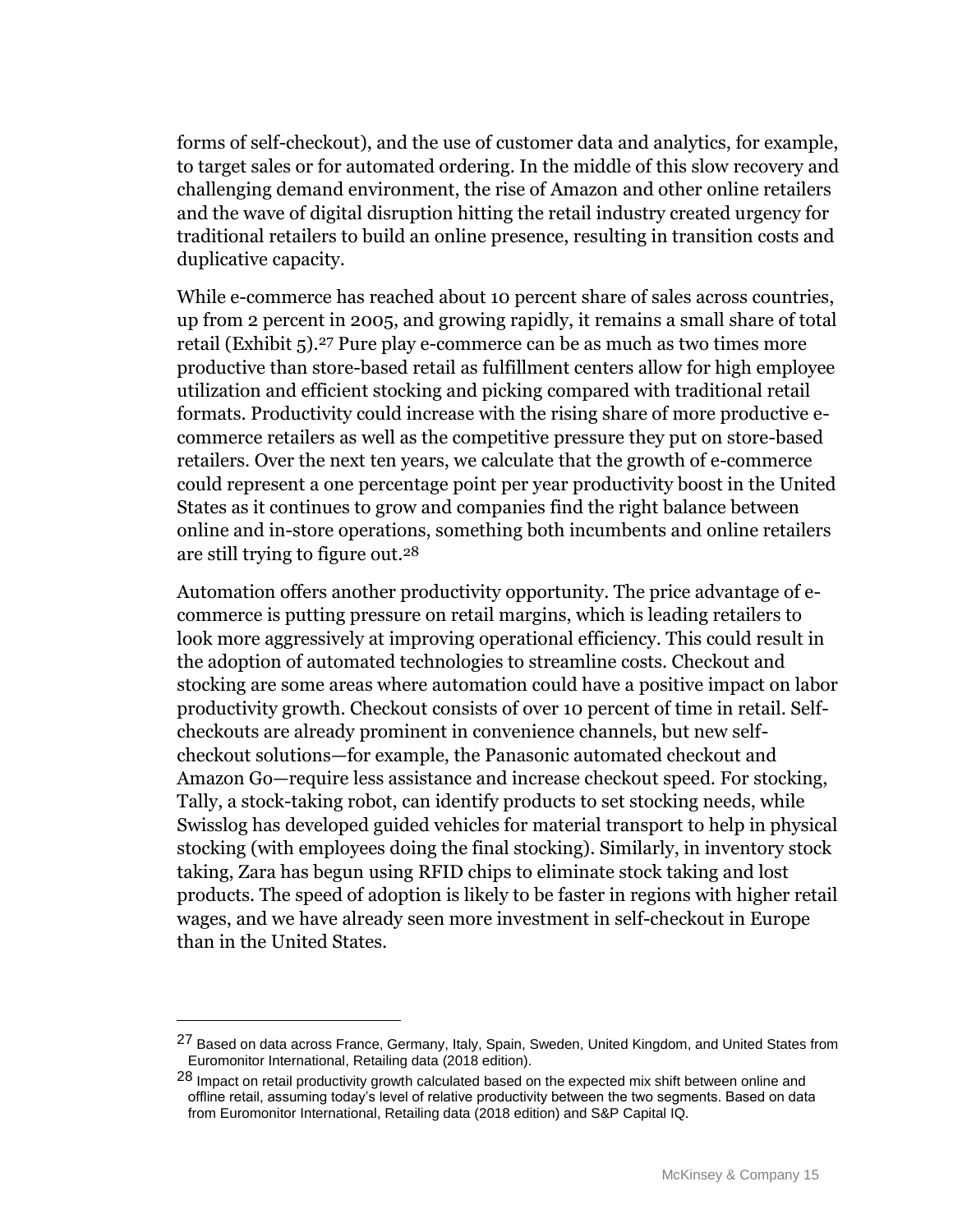How much of these productivity opportunities are captured will depend on the evolution of mix between brick-and-mortar and e-commerce channels, where most traditional retailers are still exploring the right "Goldilocks" balance. Consumer preferences will help shape the mix, for instance even between things like home delivery vs. store pickup of e-commerce purchases, and such preferences may well vary across countries. Another factor determining productivity growth will be the extent retailers shift freed up labor from automation to improving customer experience. For example, McDonald's introduced self-ordering kiosks and yet retained staff to greet customers and provide service to tables in some locations. Or consider, for example, the Apple store, which is highly automated but also has a surplus of employees designed to build brand image, and service customers. The degree to which these changes happen will influence the nature of employment going forward in these sectors.



SOURCE: Euromonitor International, Retailing data (2018 edition); McKinsey Global Institute analysis

## Technology sector

The technology sector, including electronics manufacturing, packaged software, and software services, plays an outsized role in productivity growth due to its own rapid rate of improvement and because it acts as a catalyst for innovation and the diffusion of tech talent. Yet it experienced the sharpest productivitygrowth slowdown among our focus industries in many countries.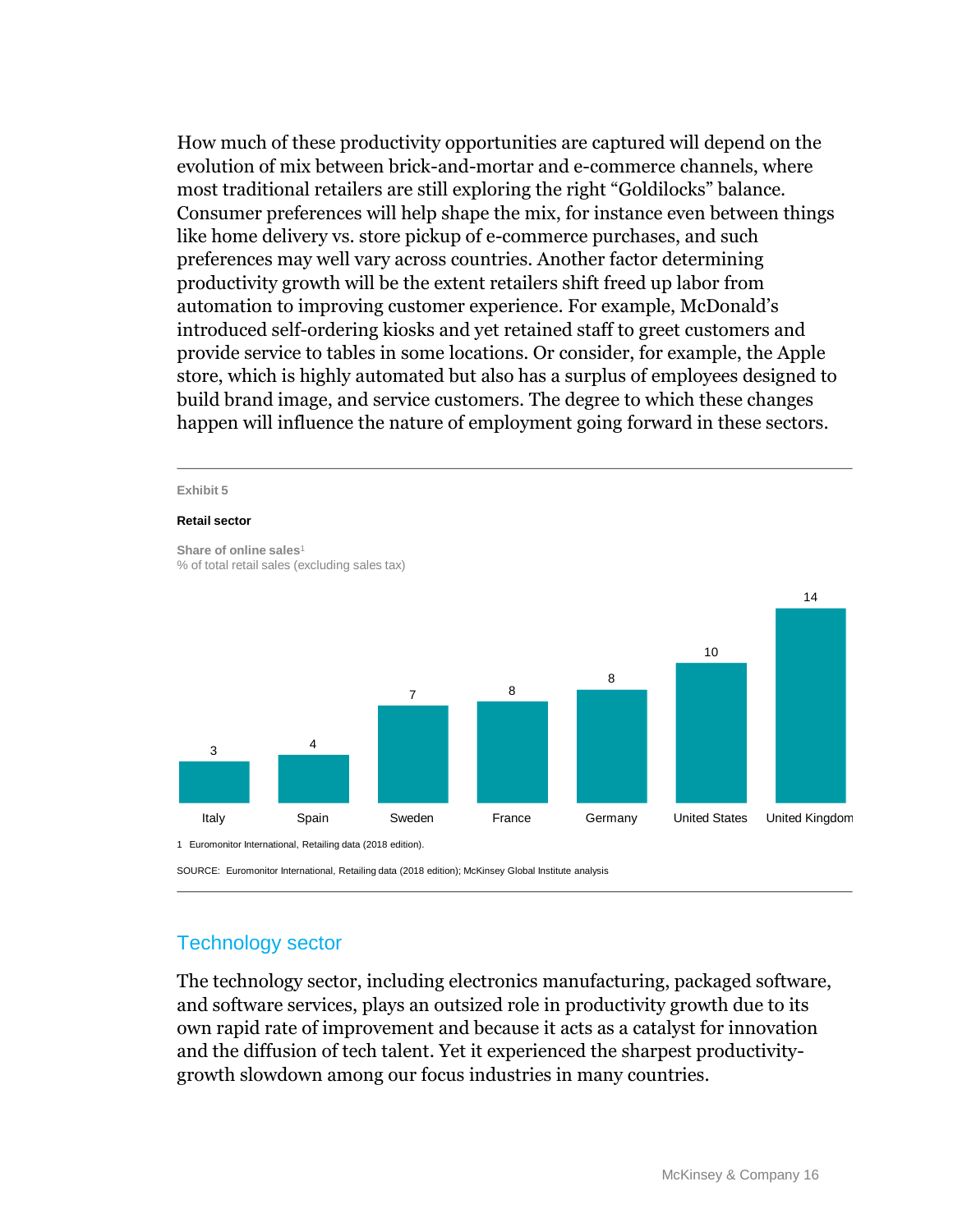Our analysis mostly focuses on the United States as it represents about 60 percent of value added and about 50 percent of the employment of the industry.29 Since 2000, the tech industry has changed in composition of value added as the share of manufacturing has declined from 47 percent to 29 percent and software services has grown from 28 percent to 43 percent in that time. The productivity dynamics in these segments are very different. Tech manufacturing is R&D- and capital-intensive and has fast technology upgrade cycles and large economies of scale, reflected in its potential for very rapid productivity improvements when quality improvements are accounted for. Software services are intensive in skilled labor working to develop customized software, a less scalable business in which productivity gains have been slower. This mix shift dragged down tech productivity growth by roughly 1 percent a year between 2000 and 2014; however, since the shift has been continuous, it has not contributed to the industry slowdown.

The decline in productivity growth was most pronounced in the tech manufacturing subsector. In the United States, tech manufacturing productivity grew about 18 percent per year from 2000 to 2004 and has declined steadily since then to 15 percent between 2004 and 2007, and to zero growth in 2010– 14. In contrast, productivity growth in tech services and software was relatively robust; services grew at 2 percent a year from 2010 to 2014 and software 3.4 percent, roughly in line with long-term trends.

Two factors explain the slowdown in measured productivity growth in tech manufacturing. First, as the industry has expanded and matured, we have witnessed rising complexity of innovation. The late 1990s and early 2000s were characterized by rapid performance improvements in the core semiconductor and computer electronics products. The industry faced an ideal environment for rapid productivity gains: fierce competition between chip manufacturers Intel, AMD, and emerging South Korean suppliers, and robust demand from companies investing in ICT to enhance their business processes and prepare for Y2K.30 This spurred innovation in the sector, manifested in increasing speed and decreasing costs (average per-bit price declines of 30 to 35 percent per year in dynamic random-access memory for several decades). Since then, tech manufacturing in the United States has evolved. For example, the share of hours worked in computer and peripheral equipment, semiconductor, and communications equipment manufacturing fell by eight percentage points

<sup>29</sup> Across our sample of seven countries.

<sup>30</sup> The competition between Intel and AMD was focused on microprocessors, while Korean players added capacity and competitive pressure especially in the DRAM space. For a detailed description of the semiconductor industry dynamics at this time, see *US productivity growth 1995–2000*, McKinsey Global Institute, October 2001, and *Productivity led growth for Korea*, McKinsey Global Institute, March 1998.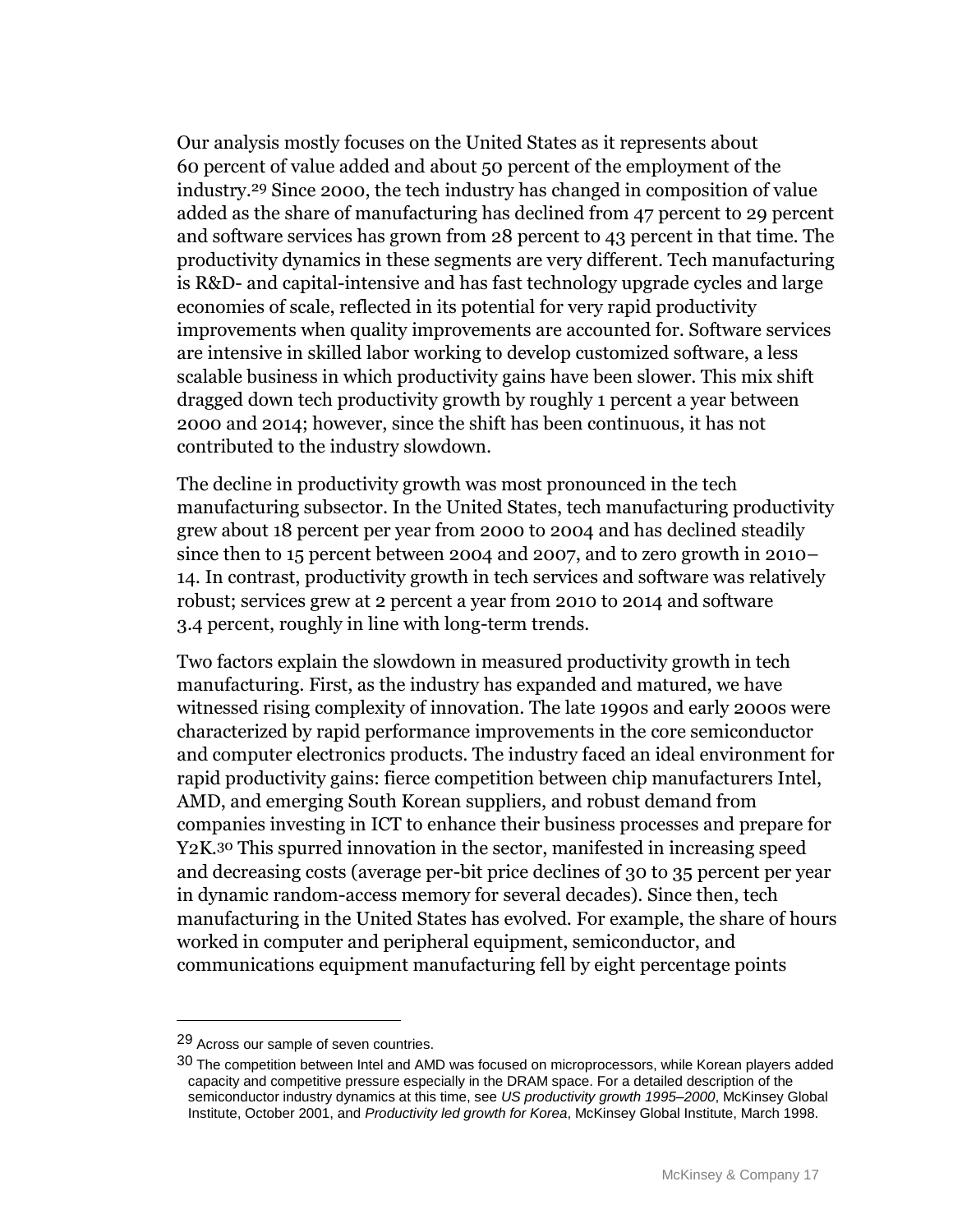between 2000 and 2014, while the share of equipment like navigation and measuring instruments increased by 11 percentage points in that time. While competitive intensity remains fierce, sustaining the pace of innovation has become more fragmented and complex as the proliferation of electronic devices and applications has broadened the demands on performance. The shift in demand toward smartphones (which make up 48 percent of United States spending on devices today compared with 4 percent in the mid-2000s) requires managing sometimes dozens of sensors from fingerprint recognition and GPS to multiple cameras, all requiring efficient power consumption to save battery time.31 Virtual world gaming, artificial intelligence, and autonomous driving have dramatically expanded the performance demands on GPUs. Bitcoin mining has evolved with innovations in FPGAs; and dedicated ASIC arrays and dramatic improvements in power semiconductors have enabled an expanding range of electric vehicles. The breadth and depth of innovation is vast, yet the scale in many specialized chips lower and thus cost declines slower, making it harder to achieve the pace of improvements driven by increases in processor speed that characterized the past.32 This may also have made it harder to accurately measure improvements.33

Second, the end of an offshoring and restructuring boom in tech manufacturing after the dot-com bust explains part of the decline. The 2001 downturn led to a wave of restructuring and offshoring. For example, the total number of jobs fell in the computer and peripheral manufacturing industry by about 20,000 between 2002 and 2004, reflecting both the rise of Asian hubs in global

<sup>31</sup> Smartphone data based on data from IDC Worldwide Back Book Standard Edition, 2017.

<sup>32</sup> Researchers have also assessed whether Moore's law itself might no longer hold, or takes more effort. See, for example, Kenneth Flamm, "Has Moore's law been repealed? An economist's perspective," *Computing in Science and Engineering*, IEEE, 2017; Nicholas Bloom et al., *A*re ideas getting harder to find? NBER working paper number 23782, September 2017; and *Moore's law: Repeal or renewal?* McKinsey & Company, 2013.

 $33$  The way output of tech manufacturing has been measured creates additional challenges for interpreting productivity-growth slowdown. Because of rapid improvements in performance of new generations of products sold at similar or lower prices, US BEA has used quality-adjusted price deflators that adjust for, say, faster processor capacity of each generation of personal computers. However, the capacity to keep up with the data requirements to assess those improvements has become even harder, in particular as the tech device and application pool has broadened, value chains have globalized (with domestic production transitioning to domestic R&D), and the market share of multinationals has risen. This has led researchers to assess whether mismeasurement could explain the decline. See for example, David Byrne, Stephen Oliner, and Daniel Sichel, *Prices of high-tech products, mismeasurement, and pace of innovation*, NBER working paper number 23360, April 2017; David Byrne and Carol Corrado, *ICT asset prices: Marshaling evidence into new measures*, Finance and Economics discussion series, Washington Board of Governors of the Federal Reserve System, 2017; David Byrne, Stephen Oliner, and Daniel Sichel, *How fast are semiconductor prices falling?* NBER working paper number 21074, April 2015; Hal Varian, "A microeconomist looks at productivity: A view from the valley," presentation to the Brookings Institution, September 2016; Fatih Guvenen et al., *Offshore profit shifting and domestic productivity measurement*, NBER working paper number 23324, 2017; and Susan N. Houseman and Michael J. Mandel, *Measuring globalization: Better trade statistics for better policy*, Upjohn Press, 2015.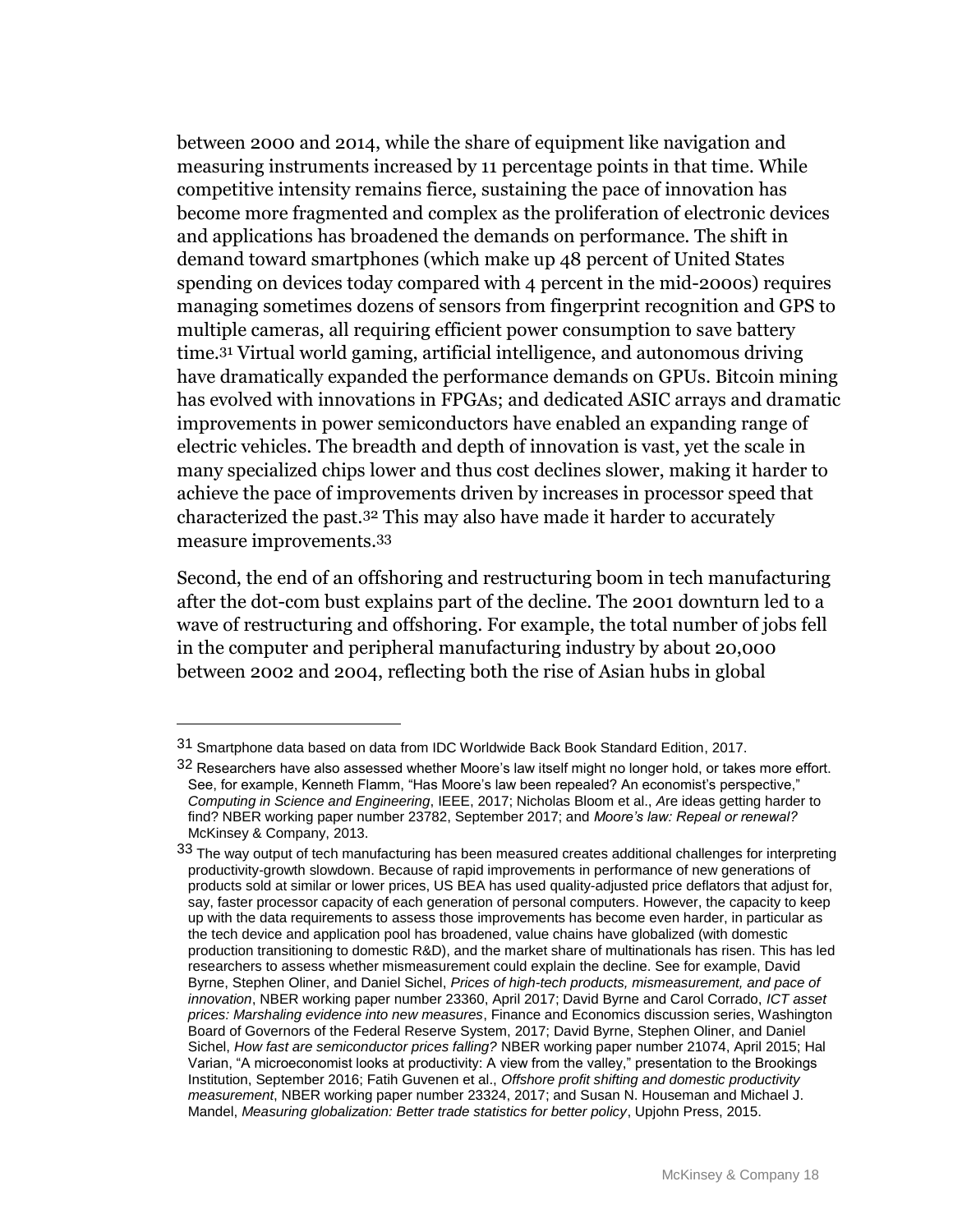semiconductor and computer electronics production and assembly shifting to Mexico, Eastern Europe, and other lower-cost nearshore locations (Exhibit 6). 34 This transformation slowed in the mid-2000s before the Great Recession, and the number of jobs in this subsector has slowly increased by roughly 11,000 jobs between 2010 and 2016.

Looking ahead, productivity growth in tech manufacturing should remain above national averages. Demand for new technology is likely to continue to encourage rapid innovation across a range of applications. However, this is a sector in which our capacity to track improvements is challenging as products and their performance dimensions have proliferated and global value chains evolved. The tech industry in developed economies has already shifted toward services and software, where productivity growth could remain robust but not in the doubledigit range that characterized the past wave and this should continue. Demand for high-productivity software and cloud services continues to rise: software represented an average of 27 percent of total IT spending in the United States from 2010 to 2014, and this is expected to rise to an average of 36 percent from 2018 to 2021.35 As packaged software has almost zero marginal cost, this increased demand should translate into productivity increases. The rise of cloud services is also reducing barriers to entry for technology companies and allowing for capital-light business models, including in other industries. Finally, the advent of AI and machine learning will propel further advances in productivity.

<sup>34</sup> See *New horizons: Multinational company investment in developing economies*, McKinsey Global Institute, October 2003.

<sup>35</sup> Based on data from IDC Worldwide Black Book Standard Edition, 2017.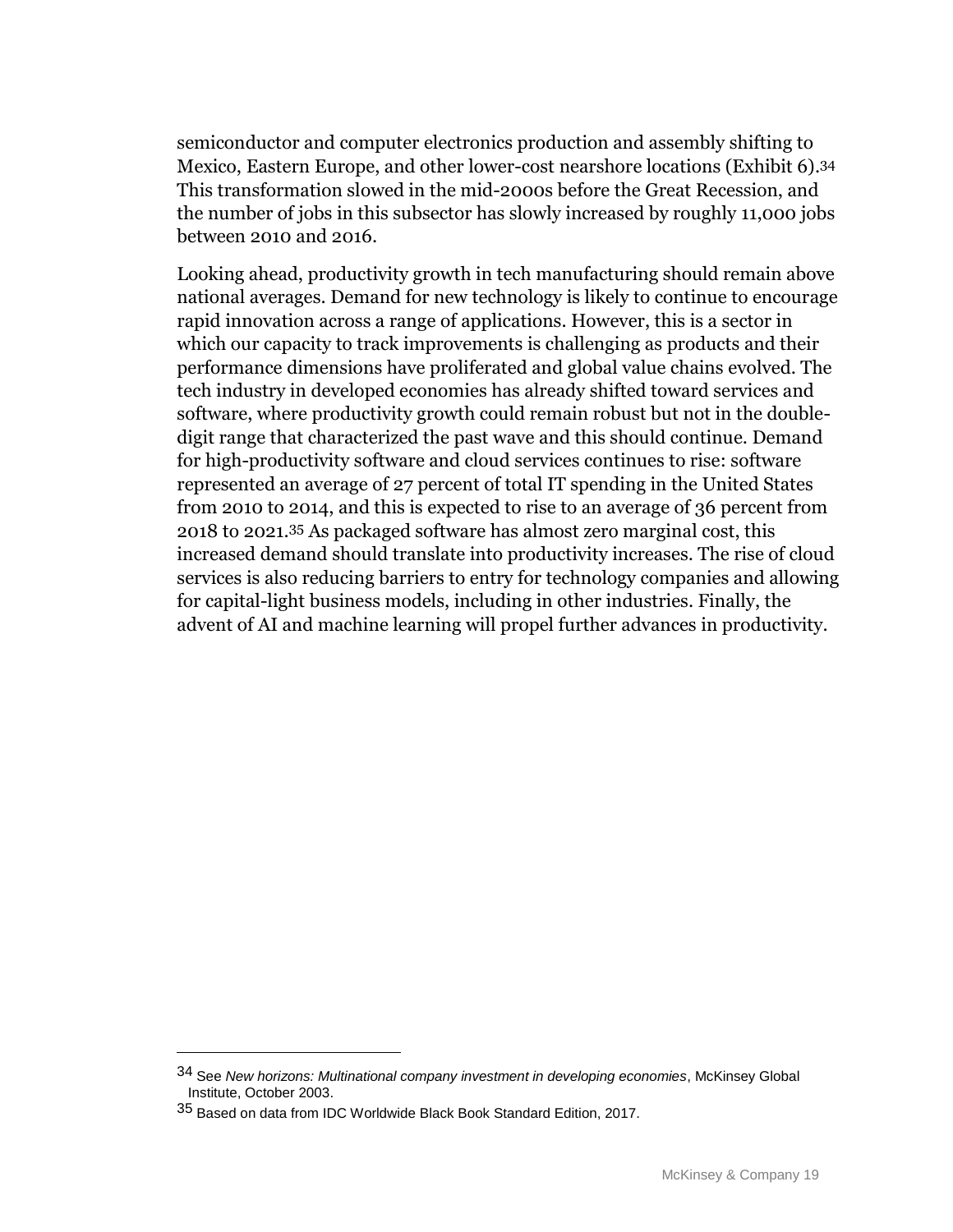#### **Exhibit 6**

#### **Technology sector**



Number of jobs by occupation, computer and peripheral equipment manufacturing, US example (thousand)

### Tourism sector

Across our sectors, tourism stands out, with slow but sustained productivity growth since 2000 and without a clear decline from 2010 to 2014. What explains this trend? The tourism industry is a diverse, highly labor-intensive industry that comprises transportation, accommodation, food services, and arts, entertainment, and recreation. Across many of these categories, labor productivity levels are among the lowest in the economy, even slightly below that of other service industries such as retail and education in some countries. We find that its slow but relatively steady productivity evolution since the turn of the century is explained by shifts in demand and the adoption of digital solutions.

Demand for tourism can be volatile, and since the turn of the century, there have been two major demand shocks: the 9/11 attacks in the United States, and the financial crisis. These shocks led to quick and severe drops in travel and left many airlines and hotels with excess capacity. While some of the staffing needs, such as hotel cleaning, can be adjusted, many others require constant attendance despite the lower volume of visitors, leading to weaker labor productivity growth. After the financial crisis hit, for example, productivity growth fell from 0.7 percent in 2000–04 to minus 0.6 percent on average in the sector as value added contracted faster than jobs, for example, in France and the United States. Yet these shocks masked a longer-term robust demand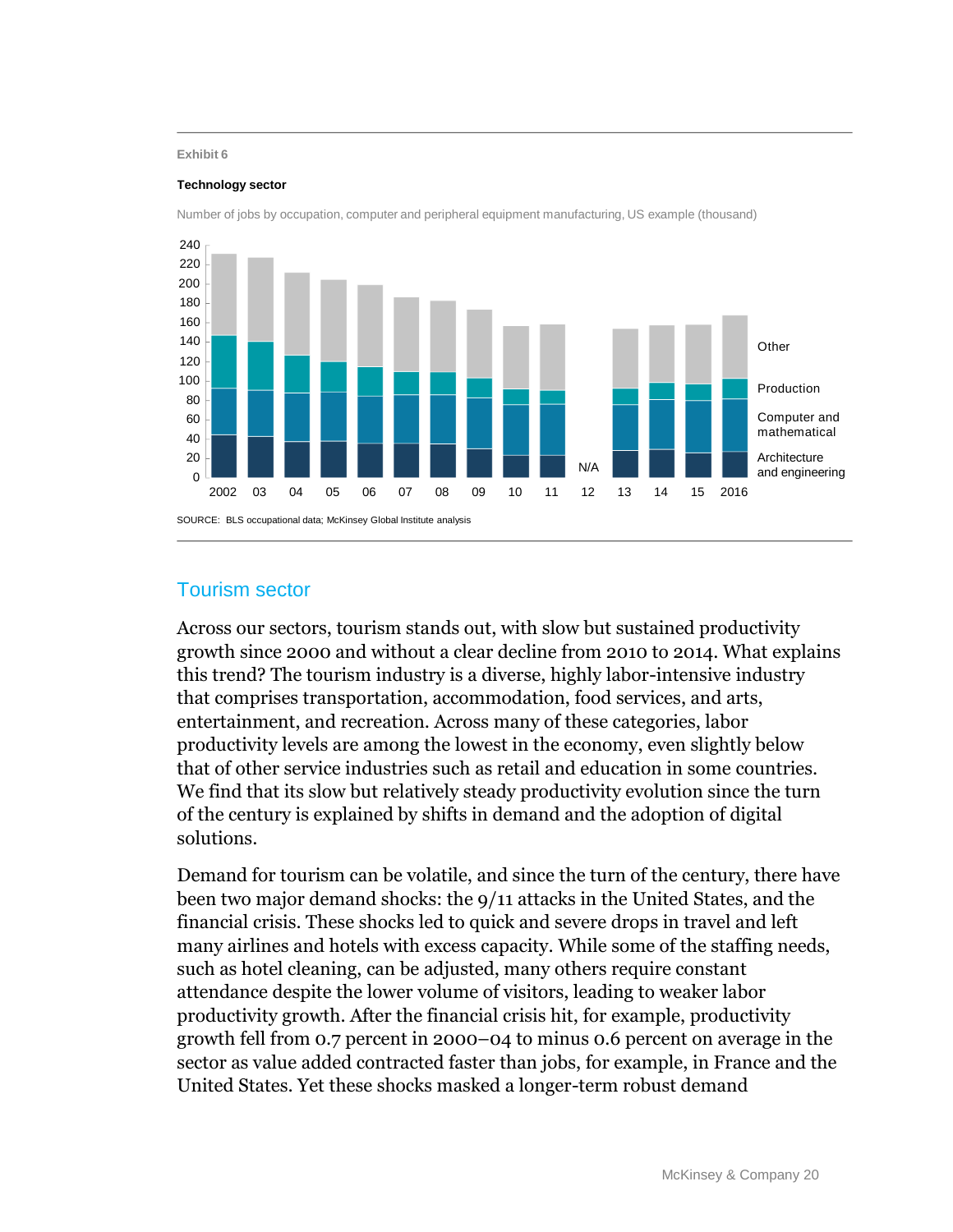momentum, fueled by both income and demographics, that has helped the industry to bounce back from the downturn, a trend we expect to continue.

Innovations and operational improvement within the industry have also contributed to the sustained growth trend since 2000, starting with performance pressure during the post-9/11 demand decline. Airlines, for instance, reduced direct labor inputs substantially through the centralization of back-end resources, using technology to automate front-end processes such as check-in, along with an increasing trend of offshoring jobs related to IT services and administrative processes. This is reflected in the decline in labor share, from 35 percent of revenue in 2000 to 24 percent in 2014. Consolidation across airlines, particularly in the United States, led to restructuring and efficiency gains from greater economies of scale.36 As another illustration, the number of retail travel agency outlets has decreased significantly since the early 2000s due to increased productivity and the rise of online channels (Exhibit 7).

The tourism sector has been in many ways a pioneer of digital transformations, starting with online air travel and hotel booking. Online transactions for airlines in the United States, for example, increased from 14 percent of all transactions in 2001 to 34 percent in 2005, dramatically reducing labor inputs needed for the same number of bookings.37 Online aggregators such as Booking.com increased price transparency and provided customers with more choice and convenience, while the entry of low-cost airlines helped drive productivity gains by increasing competitive pressures. We have seen the rise of new business models, with Airbnb starting operations in 2008 and growing, but still makes up less than a 5 percent market share of demand for rooms.38 While the speed of technological adoption varies between subsectors of the tourism industry and types of players, the productivity of the industry overall has benefited from digitization.

Looking ahead, we find further productivity-growth potential as digitization continues across the tourism sector. Large opportunities to both improve internal operations and enhance the customer experience remain. There is room for greater labor cost savings with the introduction of technologies such as facial

 $36$  Industry dynamics vary for airlines and hotels. The airline industry is relatively concentrated, with the top three US airlines, for example, having roughly 65 percent market share, based on data from the US Department of Transportation. Consolidation was driven by losses in the industry and an imperative for restructuring. Consolidation has also been occurring in the hotel industry, but it has been driven primarily by the large chains seeking to add more brands to their portfolios to serve a broad array of customer segments and to expand in new geographies. This part of the tourism industry remains relatively less concentrated, though, with the top three players in the United States having roughly 45 percent market share by revenue and 35 percent of inventory, based on data from Euromonitor International Travel (2018 edition).

<sup>37</sup> Based on data from Phocuswright, US Online Travel Overview Sixteenth Edition, 2017.

<sup>38</sup> "Airbnb and hotel performance: An analysis of proprietary data in 13 global markets," *STR*, 2017.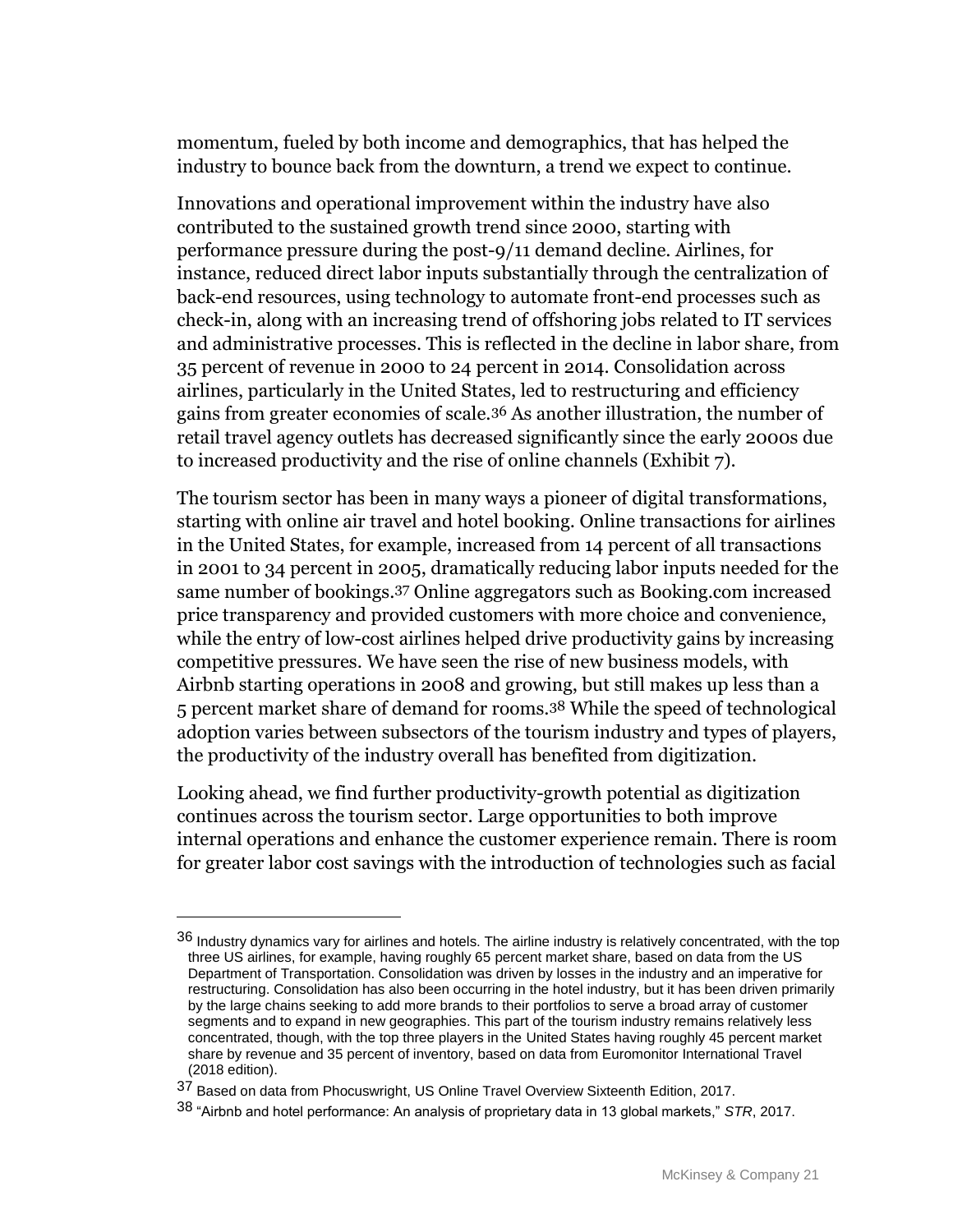recognition at airports, predictive maintenance, and automation.39 For example, online transaction volumes still remain at 40 percent for hotels in the United States, and 48 percent in Europe.40 Better revenue optimization through targeted marketing of new custom products using big data to predict demand and set pricing to help fill capacity is just at the beginning.

We also expect increasing experimentation with online and shared-economy business models. In the hotel industry, digital players have entered as information providers, sales channels, tour operators, and providers of rooms. They can help personalize travel, increase customer choice, and add to supply. For example, Airbnb now has listings of more than 3 million units worldwide.41 A variety of other digital players have entered this space. Websites like Booking.com and Expedia are growing at double-digit rates, with higher margins compared to traditional players. New entrants include Google Trips. Online players are helping to create price transparency in the industry and, with their mechanisms to highlight customer feedback and ratings, are increasing pressure on companies to improve the quality of their offerings. Finally, these business models are not only taking a higher share of consumer spending but are also contributing to increasing the overall size of the market, with more people willing to travel given increased transparency and lower prices.

Tourism should also benefit from ongoing demand growth that will continue momentum for productivity growth. External forecasts suggest that demand for tourism is expected to grow at 4.2 percent a year between 2014 and 2020, on par with historical growth rates.<sup>42</sup> Growing numbers of people are traveling worldwide, and the expansion and diversification of service offerings is boosting spending per traveler. Aging baby boomers across developed economies are the largest consumer group fueling global demand, contributing 20 percent of global consumption growth in the period to 2030.43 As they retire, they have more time to travel. In addition, demand will be fueled by an appetite to travel from millennials and the growing middle class in emerging regions such as China. The industry also has the potential for value-added growth as an increasingly diverse

<sup>39</sup> Wage growth in the sector has remained moderate, putting limited pressure on companies to emphasize automation. However, going forward, if wages rise, we could see industries turning to automation much faster than expected.

<sup>40</sup> Based on data for 2016 from Phocuswright, *US Online Travel Overview Sixteenth Edition*, 2017, and Phocuswright, *European Online Travel Overview Twelfth Edition*, 2016.

<sup>41</sup> "Airbnb and hotel performance: An analysis of proprietary data in 13 global markets," *STR*, 2017.

<sup>&</sup>lt;sup>42</sup> Based on data from WTTC on travel and tourism consumption, and is a simple average of consumption growth in local currency units across France, Germany, Spain, Sweden, United Kingdom and the United States.

<sup>43</sup> For a detailed look at aging consumers' spending and consumption patterns, see *Urban world: Global consumers to watch*, McKinsey Global Institute, April 2016.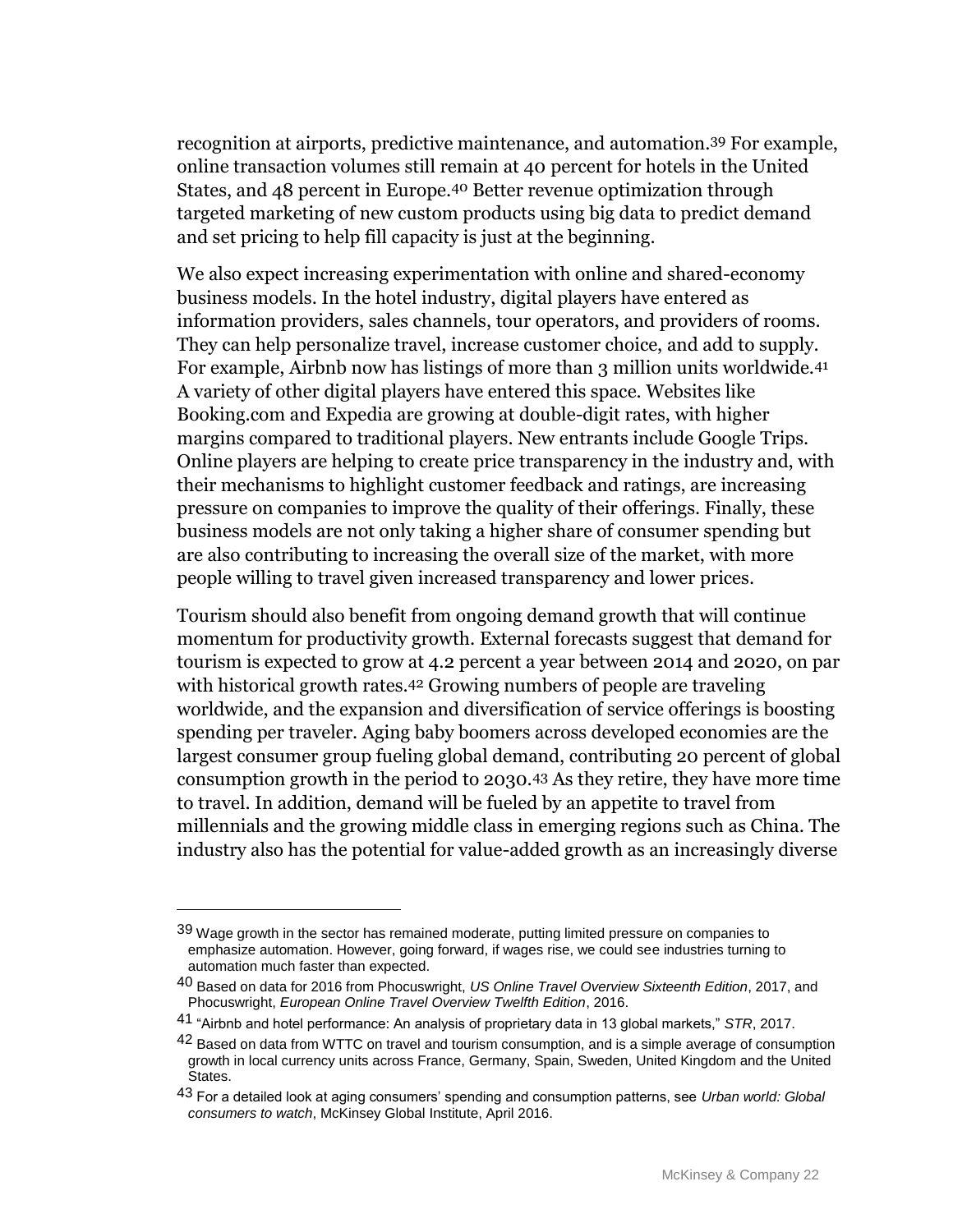population of tourists is an opportunity for companies to provide differentiated offerings to each customer segment. While the industry has had separate offerings for mass and luxury segments for a long time, better use of customer data enables companies to target and tailor offerings to increasingly small niche segments. Some examples of customized offerings already in the market range from active hiking and biking tours and food or medical tourism to tours designed for international visitors. Strong demand growth can help keep capacity utilization in the industry healthy and fuel new investment and innovations.

Yet we also identify headwinds that could hold back productivity growth in tourism. Some of the new business models described above push the boundaries of existing regulations and lead to regulatory uncertainty and possible direct restrictions on their operations. Potential visa and other policy restrictions for cross-border travel may limit the expansion of the number of travelers. And given the volatility of tourism demand, unforeseen events, such as rising terrorism, crime, or war, or simply another recession, could dampen demand growth.



### Utilities sector

The utilities sector provides another case study in how demand—and regulation shaping that demand—impacts productivity growth, alongside technological disruption. The sector stands out as having the most consistent decline in productivity growth across countries, even negative levels in many cases, due to a sharp decrease in value-added growth accompanied by an increase in hours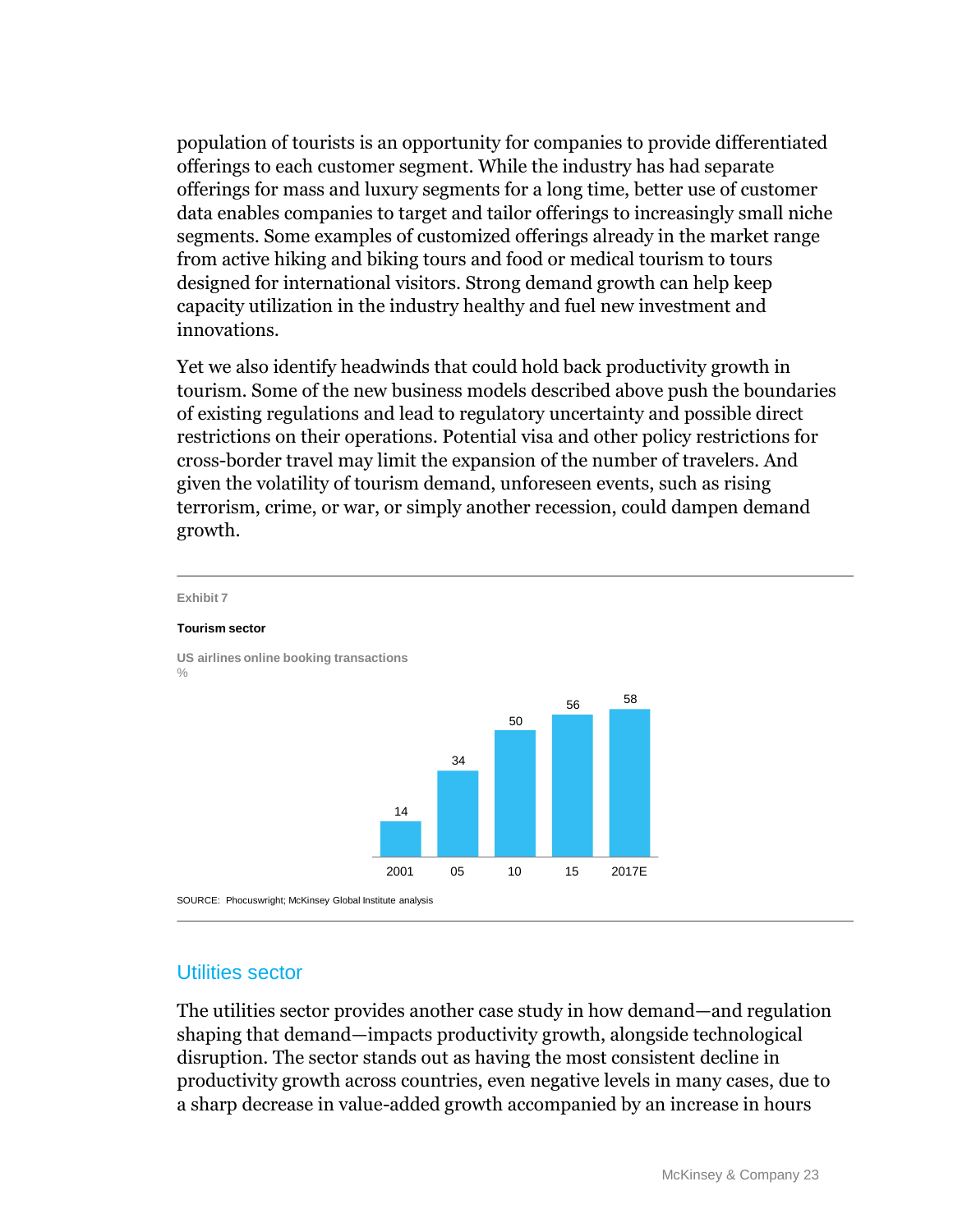worked growth. The factors at play are the waning of a liberalization wave, declining demand from energy efficiency measures and other factors, and technological disruption from digital and renewables that will eventually boost productivity but come with a protracted transition.

During the 1990s and 2000s, a wave of deregulation occurred in the United States and Europe, opening utilities up for competition.44 This included generation, where many suppliers could provide power to a grid, and resellers who could sell electricity to consumers. In the United States, deregulation began in the late 1990s to varying degrees by state. This meant that the value chain around the electricity distribution networks, still owned by a regulated monopoly, was rapidly transforming. The competition in generation and reselling also helped drive operational efficiency gains.45 The electricity transmission and distribution networks were in turn encouraged to focus on operational efficiency gains through the use of performance-based ratings schemes, particularly in Europe, where revenues were dependent on achieving such gains. This also helped drive productivity improvements in the sector. For example, companies focused on operational efficiency gains like maximizing time for personnel in the field and reducing travel time with route optimization, bundling inspections, and so forth. However, some of these factors ended by the mid-2000s. For example, in the United Kingdom, the period from 2000 to 2005 saw regulators requiring efficiency improvements of 3 percent per year, but by 2010, there was no such requirement. Particularly in the United States, there is room to further liberalize the sector in generation and sales, boosting productivity growth; only 20 states allow some degree of competition in reselling choice, for example.

At the same time, the industry has faced a trend of declining demand for electricity since the mid-2000s, slowing productivity growth in a given grid network (Exhibit 8). Energy efficiency technologies such as LED lights and more efficient air conditioning systems, together with demand-side factors, drove down total consumption as well as consumption per capita of electricity across countries. In Europe, consumption fell by 1.7 percent per year between 2010 and 2014, compared with growth of 2.1 percent between 2000 and 2004, while in the

<sup>44</sup> Deregulation typically occurs in the electricity generation and retail/reselling subsectors of utilities, while transmission and distribution represents a regulated natural monopoly.

 $45$  On the retail side, there is debate about the final effect of deregulation on productivity, as multiple factors come to bear. Deregulation could result in multiple providers duplicating functions of customer service, marketing, billing, and so forth, which could drag down productivity growth. Meanwhile, retail choice allows new entrants to innovate in new value-added offerings beyond just the core energy commodity (for example, providing customers with dynamic price packages, and bundling electricity consumption with other services like security systems). To what extent the deregulated retail market increases value added and changes the amount of labor will ultimately determine productivity gains.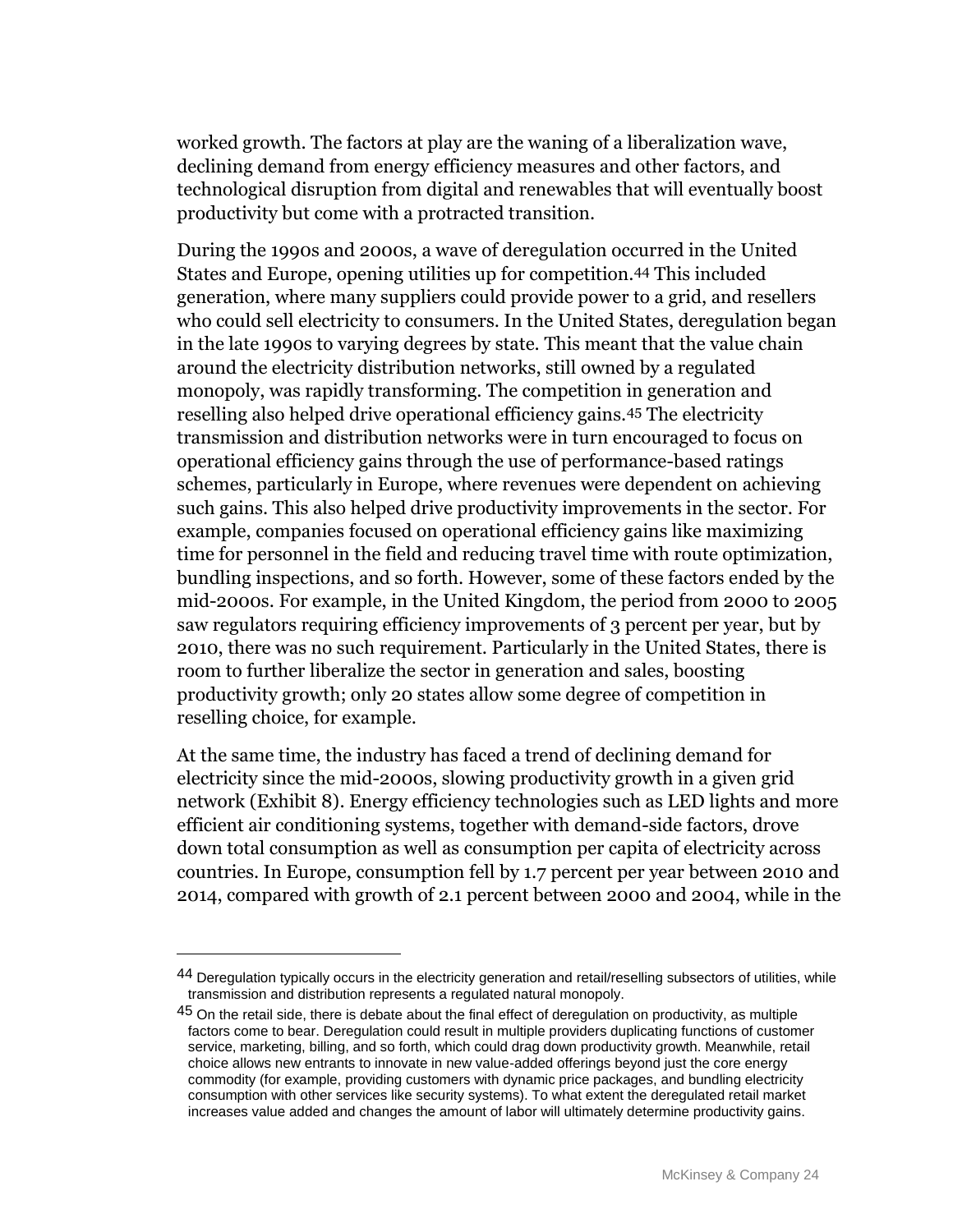United States, it fell to 0.1 percent after growth of 0.9 percent.46 Government regulation has played a critical role in shaping consumer preferences and reducing demand for electricity. For example, Europe set energy and emission targets for 2020: a 20 percent reduction in greenhouse gases, a 20 percent increase in savings from energy efficiency, and 20 percent of energy consumption from renewables. While demand has declined in utilities, labor has not been correspondingly cut back because of two factors. First, many of the easier operational improvements and labor cuts had already taken place during earlier efficiency improvement efforts. Second, the transmission and distribution subsector, which makes up a significant portion of employment (as much as 60 percent, for example, in the United States), is mainly driven by the number of customers rather than by per capita demand.

Demand may continue to play a limiting role for productivity growth in the sector. McKinsey's Energy Insights, Power IQ models, and past MGI research suggest that electricity consumption in the United States and Western Europe could remain flat or grow slowly as energy efficiency improvements continue and generation for own use on the part of households (so-called distributed generation) picks up. Flattening consumption could limit the benefits of other productivity drivers unless labor and capacity are reduced accordingly. However, there is the potential for upside from electrification (for example due to the advent of electric vehicles), which could keep demand for utilities robust.

Like other sectors, utilities are in the middle of a digital transition that takes time and comes with transition costs. The digital utility of the future will innovate across the entire value chain, with many opportunities to reduce labor and increase productivity from things like big data–driven supply and demand matching, predictive maintenance, smart-grid infrastructure, and automation of billing and processing. Some estimates suggest that the use of smart meters and grids, digital productivity tools for employees, and automation of back-office process could boost profitability by as much as 20 to 30 percent.47 GPS and traffic information could be added to conventional route planning, which could help increase productive hours by 15 percent. In addition, the digital utility will reinvent the user experience via mobile solutions and apps, and pricecomparison websites, which will continue to increase transparency in the retail market. However, utility providers are still in the process of making these investments, and a learning curve continues to be associated with many of them. As with other digital disruptions, making the most of these technologies is not just about making the investment but about corresponding business process and

<sup>46</sup> Based on a simple average of growth in France, Germany, Spain, Sweden, and the United Kingdom for Europe. Based on data from Eurostat and EIA.

<sup>47</sup> *The digital utility: New opportunities and challenges*, McKinsey & Company, 2016.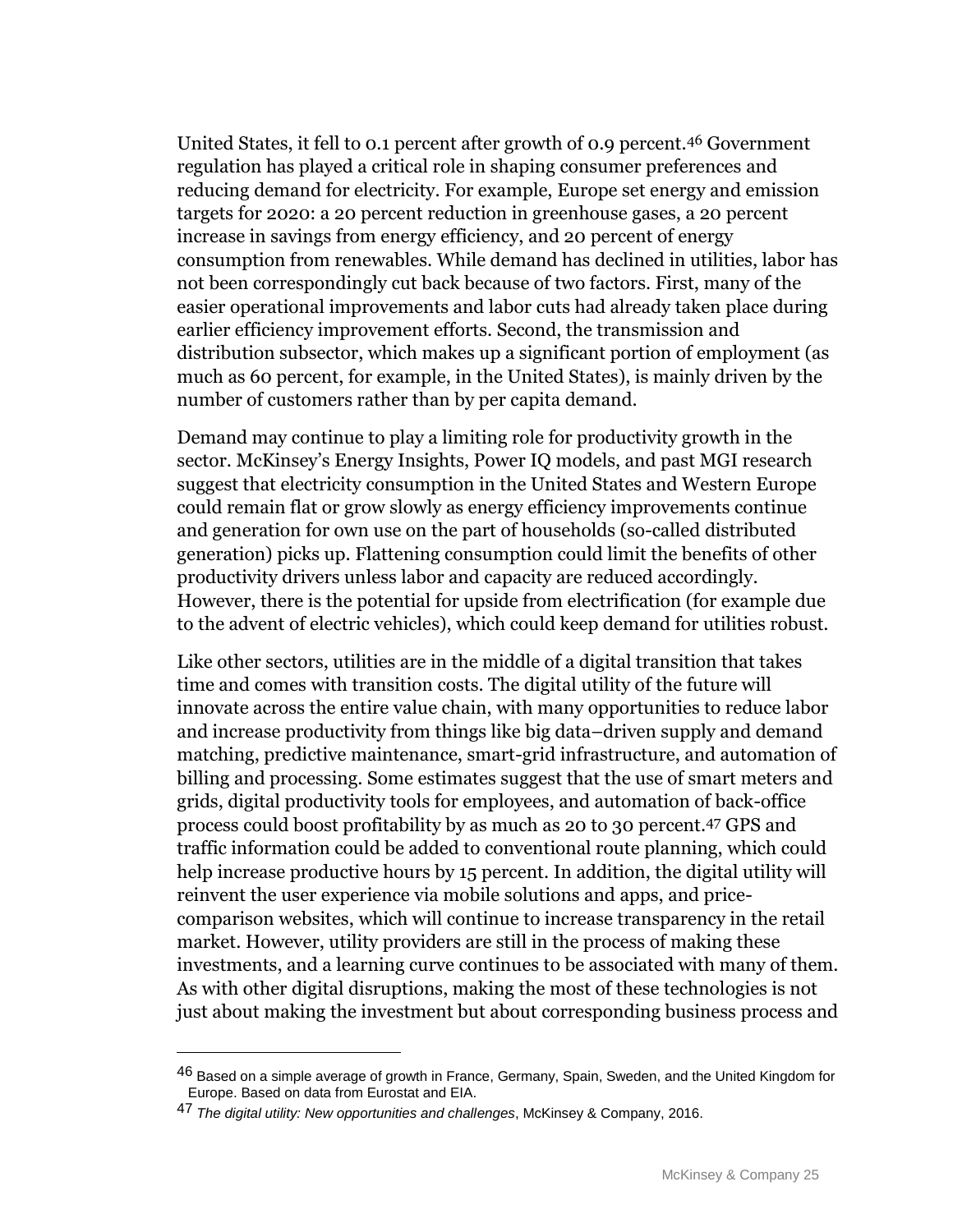organizational changes. For example, the productivity gains from smart meter technologies are not just from ease of meter readings and billings but come when the data can be used for analysis to identify which customers need help to avoid defaults on their bills, use of data for predictive maintenance and enabling better asset health, and helping utilities understand and manage patterns in demand.48

The shift to renewables will be a boon to labor productivity in the long run. The energy mix shift will continue due to targets for renewables set in Europe, the falling price of renewable energy, and legacy technologies that may become less attractive over time. Renewables still make up less than 10 percent of power generation in the United States and less than 20 percent in Europe, and as costs decline further they will be more competitive with fossil fuels.49 The advent of electricity storage could also make renewables far more attractive compared with fossil fuels.50



1 Based on data from EIA and Eurostat. Europe is simple average of France, Germany, Spain, Sweden, and the United Kingdom.

SOURCE: EIA; Eurostat; McKinsey Energy Insights, Global Energy Perspective; McKinsey Global Institute analysis

<sup>48</sup> Ibid.

<sup>49</sup> *Beyond the supercycle: How technology is reshaping resources*, McKinsey Global Institute, February 2017.

<sup>50</sup> Thus far, it has not been possible to store electricity economically. This means that the industry must maintain more generation capacity than will be used (reserve capacity) to ensure that demand does not exceed supply. This is particularly exacerbated in the case of the use of renewables, which have lower utilization than legacy plants because they often depend on weather conditions to produce energy.